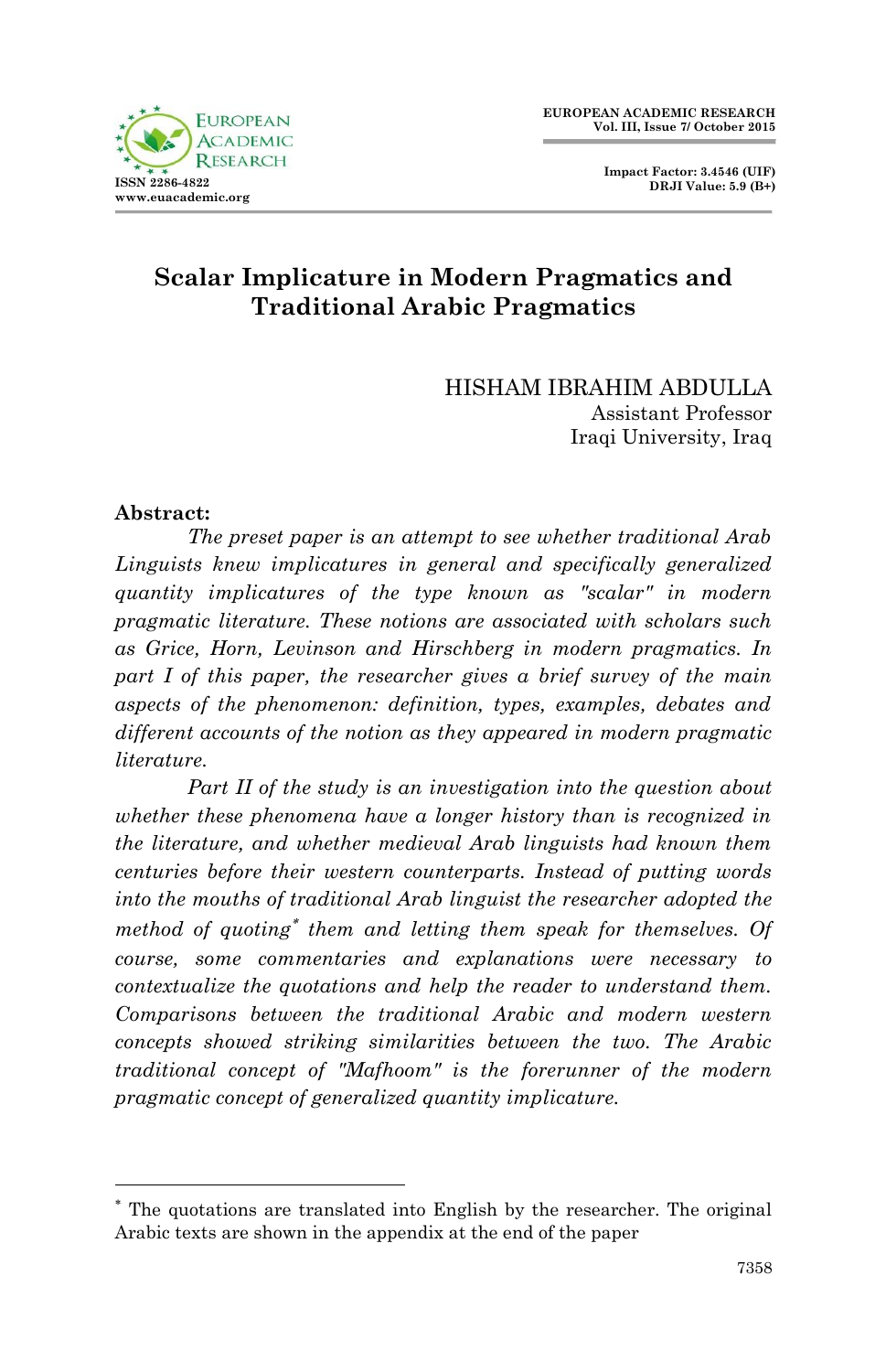**Key words:** Pragmatics; Scalar implicature; Generalised quantity implicature; Medieval Arabic pragmatics; Principles of Islamic jurisprudence.

#### **PART I**

Scalar implicature is one type of generalized conversational implicature (GCI). As Paul Grice (1975: 314) points out, unlike particularized conversational implicature (PCI) which "is carried by saying that **P** on a particular occasion in virtue of special features of the context", (GCI) is normally carried by "the use of certain form of words in an utterance" in the absence of special circumstances.

Scalar Implicatures are quantity implicatures and their derivation is due to Grice's (1975) first maxim of quantity, which says "make your contribution as information as is required for the current purpose of the exchange".

They also depend on the existence of semantic entailment scales. These scales consist of a number of contrasted expressions, usually of the same grammatical form, which are ordered linearly by degree of informativeness or semantic strength. These contrastive sets of scalar expressions or scalar predicates, as Levinson (1983) calls them, are usually put inside angled brackets. The most famous of these scales are Horn scales, named after The American linguist, Laurence Horn who was the first to point them out. Here are some examples from (Horn, 1972)

> <all, most, many, some, few> <and, or  $\leq n, \ldots 5, 4, 3, 2, 1$ < excellent, good> <hot, warm> <always, often, sometimes>  $\leq$  succeed in V ing, try to V, want to V  $\leq$  necessarily that p, p, possibly p  $\epsilon$  <certain that p, probable that p, possible that p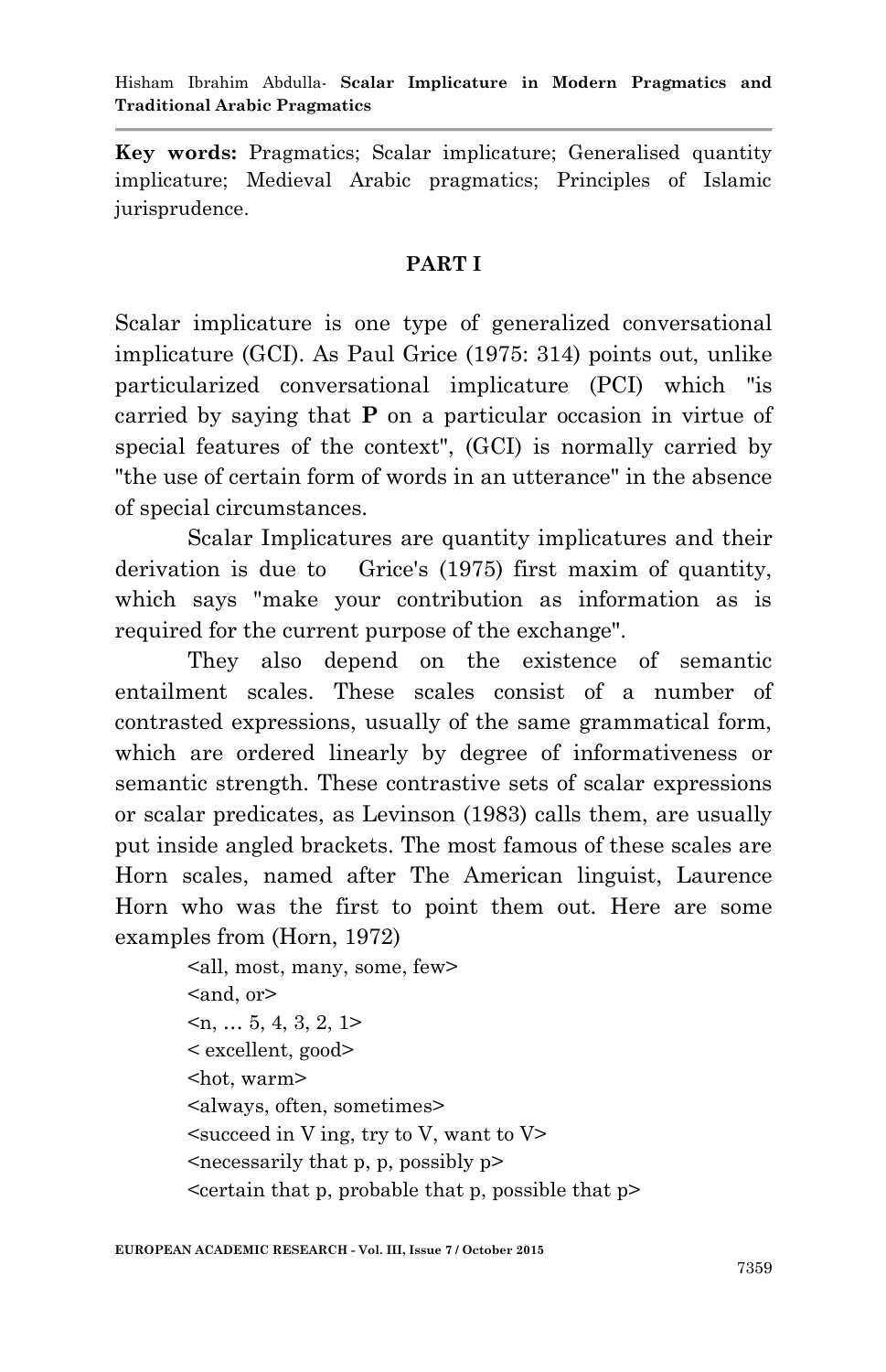<Must, should, may> <cold, cool> < love, like> <none, not all>

Entailment is a semantic relation defined in terms of truth, i.e. a proposition (p) entails a proposition (q) if and only if the truth of (p) guarantees the truth of (q)

Now given the scales and the definition, it is easy to observe that the expressions or predicates on the left side of the scale entail those on the right side, but not vice versa. Thus, the item (all) entails the item (most), and (most) entails (many) etc., but (most) does not entail (all).

We can easily notice that sentences like (1) entail sentences like (2) and not vice versa:

1 All guests are vegetarians.

2 Some of the guests are vegetarians.

3 Not all the guests are vegetarians.

But on the other hand, if we assert (2), we conversationally implicate (3), which is the negation of (1), i.e. not all the guests are vegetarians. Obviously, this is due to Grice's first submaxim of quantity, and to the first of the above Horn scales. This type of regular inference is in fact an implicature. It meets all the requirements of an implicature, especially defeasibility. Unlike entailments, implicatures are defeasible. Thus, we can cancel the implicature in (3) above, by the addition of the phrase (in fact all) as in (4), or we can suspend it by an if clause, as in 5, without any sense of contradiction:

4. Some of the guests, in fact all, are vegetarians.

5. Some of the guests, if not all, are vegetarians.

Obviously (some) is compatible with (all), and the notion (not all) is not part of its semantic content, but only a scalar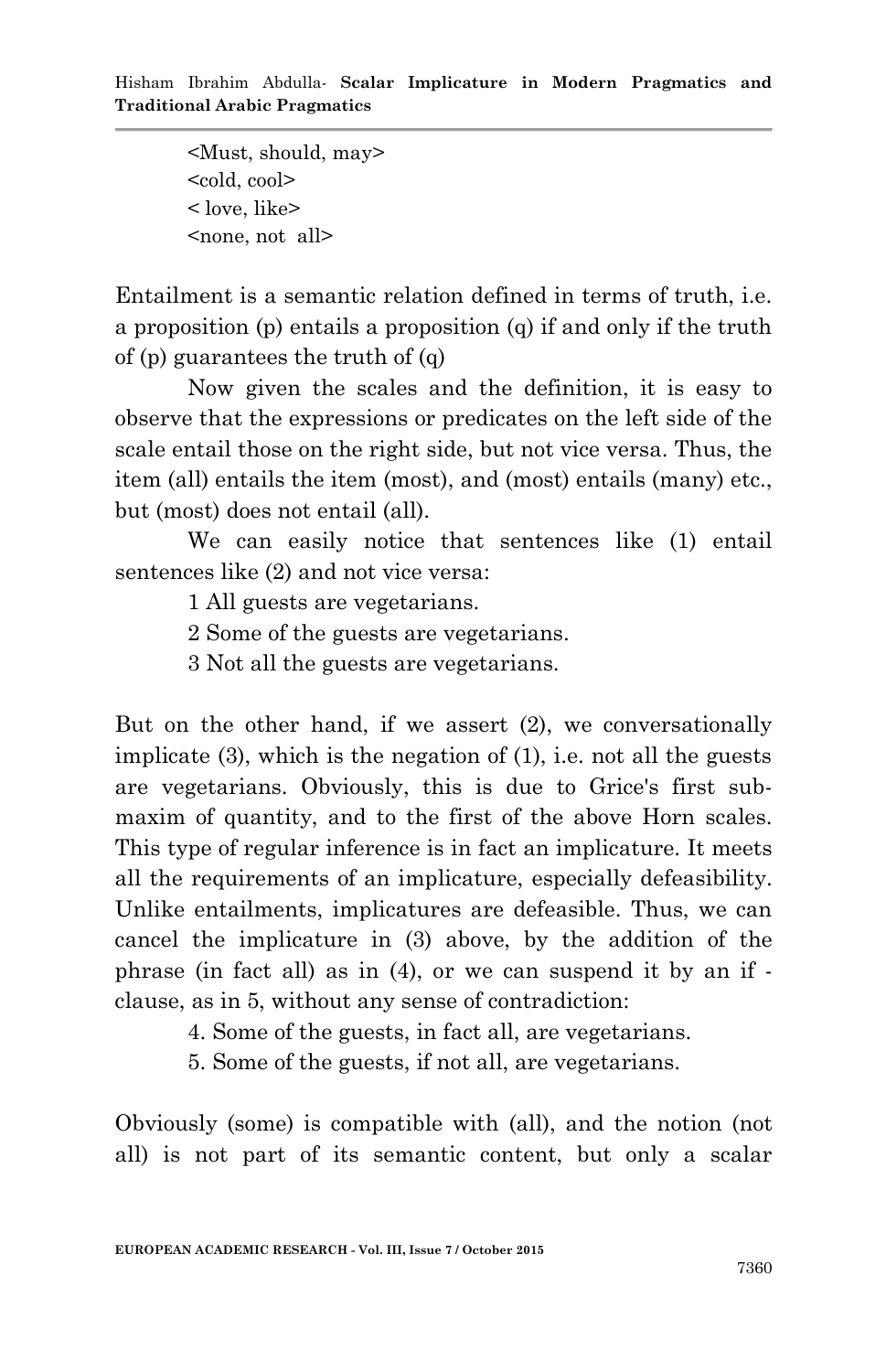implicature regularly associated with it. Carston (1988) provides us with more examples:

- 6. (a) X: I like Mary. She's intelligent and good- hearted. Y: She's intelligent .
	- (b) Y doesn't think Mary is good- hearted.
- 7. (a) She won't necessarily get the job.
	- (b) She will possibly get the job.

In (6), the stronger expression is (intelligent and good-hearted) which entails (intelligent). By choosing the weaker expression (intelligent), B implicates that Mary is not good-hearted but only intelligent. In (7), there is a scale inversion because of the negation, therefore the weak/strong expressions are (not necessarily/ not possibly); the result is the negation of (not possibly) which is already negated. By eliminating the double negation we get (possibly). Example (6) echoes the following example from Leech (1983: 80):

- 8. A: We'll all miss Bill and Agatha, won't we?
	- B: Well, we'll all miss Bill.

Levinson (1983:135) provides us with Gricean arguments deriving inferences such as (3) from utterances like (2):

9. (i) S has said p

(ii) There is an expression q, more informative than p (and thus q entails p), which might be desirable as a contribution to the current purposes of the exchange (and here is perhaps an implicit reference to the maxim of Relevance)

(iii) q is of roughly equal brevity to p; so S did not say p rather than q simply in order to be brief (i.e. to conform to the maxim of Manner)

(iv) Since if S knew that q holds but nevertheless uttered p he would be in breach of the injunction to make his contribution as informative as is required, S must mean me, the addressee, to infer that S knows that q is not the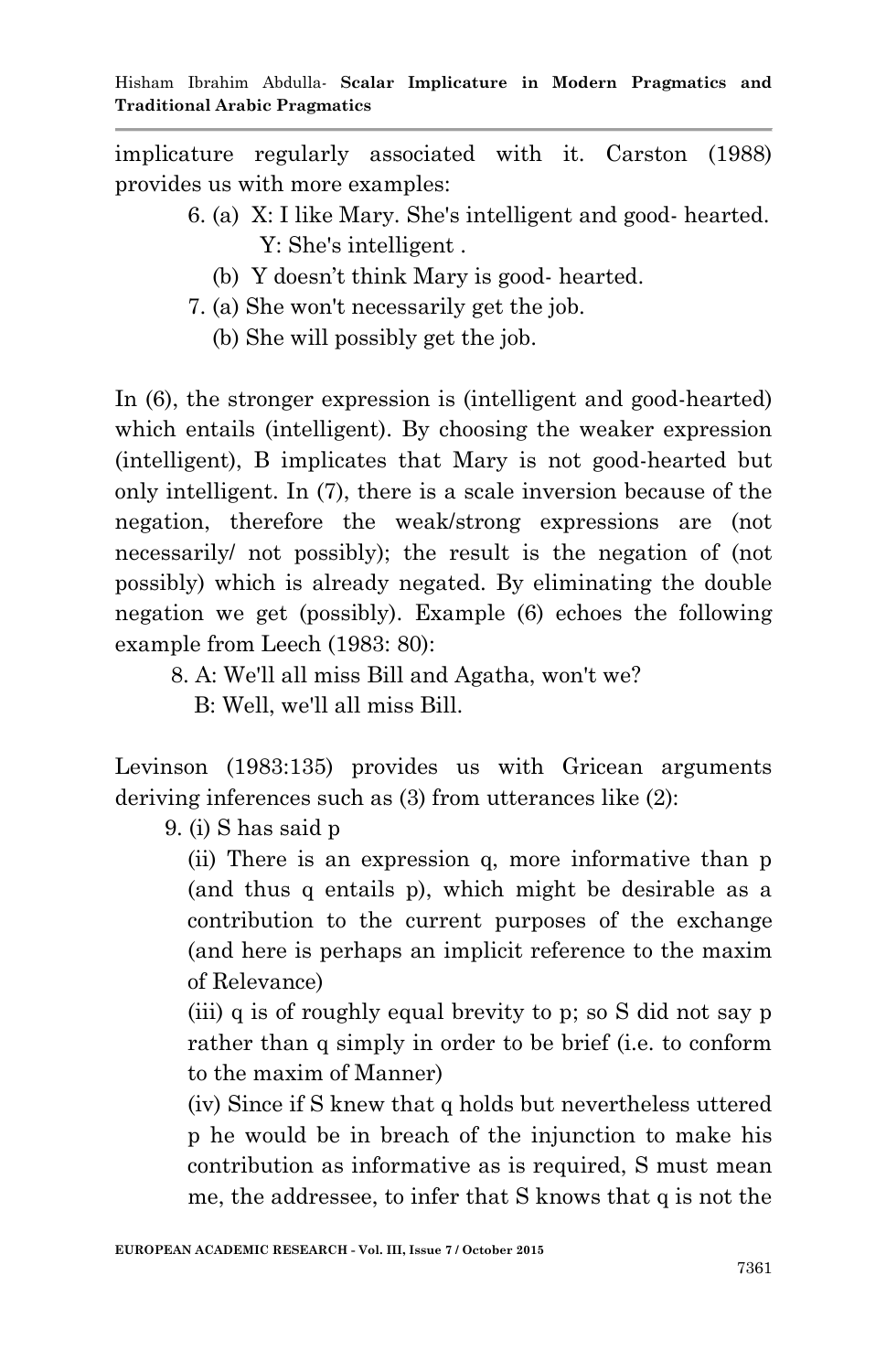case  $(K \sim q)$ , or at least that he does not know that q is the case  $({\sim K q})$ 

Since scalar implicatures are generalized, i.e. regularly and normally understood, they were mistaken by many to be aspects of the sense of the linguistic expressions that trigger them.

The interesting thing about the above inferential arguments is that the implicatures are metalinguistic, i.e. they are derived by reference to what might have been said but was not. That is why we can cancel the implicature by using metalinguistic negation with prominent stress as in "Not SOME of them are vegetarians, ALL of them are".

Another very important feature to observe in scalar implicatures is that they are epistemically oriented. From the utterance of a weaker expression (symbolically, A (e2) ), one can infer that the speaker (S) knows that a stronger expression A (e1) does not hold, or symbolically,  $K \sim A$  (e1), rather than simply~ (A e1), i.e. (S) does not know that A (e1) holds. Hence the implicature is about the speaker's commitment to his knowing that  $\sim A$  (e1). Levinson (1983) points out that there is an equivocation in the Gricean argument between the inference  $\sim$  K (A (e1)) and K  $\sim$  (A (e1)), i.e. between the proposition that the speaker does not know that A (e1),and the proposition that the speaker knows that not A(e1). According to Levinson, empirically the inference from scalar implicature is of the stronger kind i.e. "S Knows that not p".

We will see that Arab linguists of the past were well aware of this equivocation which was a subject of debate among them, centuries ago.

## **TWO TYPES OF QUANTITY IMPLICATURES, NOT ONE:**

Horn (1948, 1989) and Levinson (1987, 2000) discovered an anomaly in the Gricean programme, a clash of contrary forces pulling in opposite directions, especially in the generalized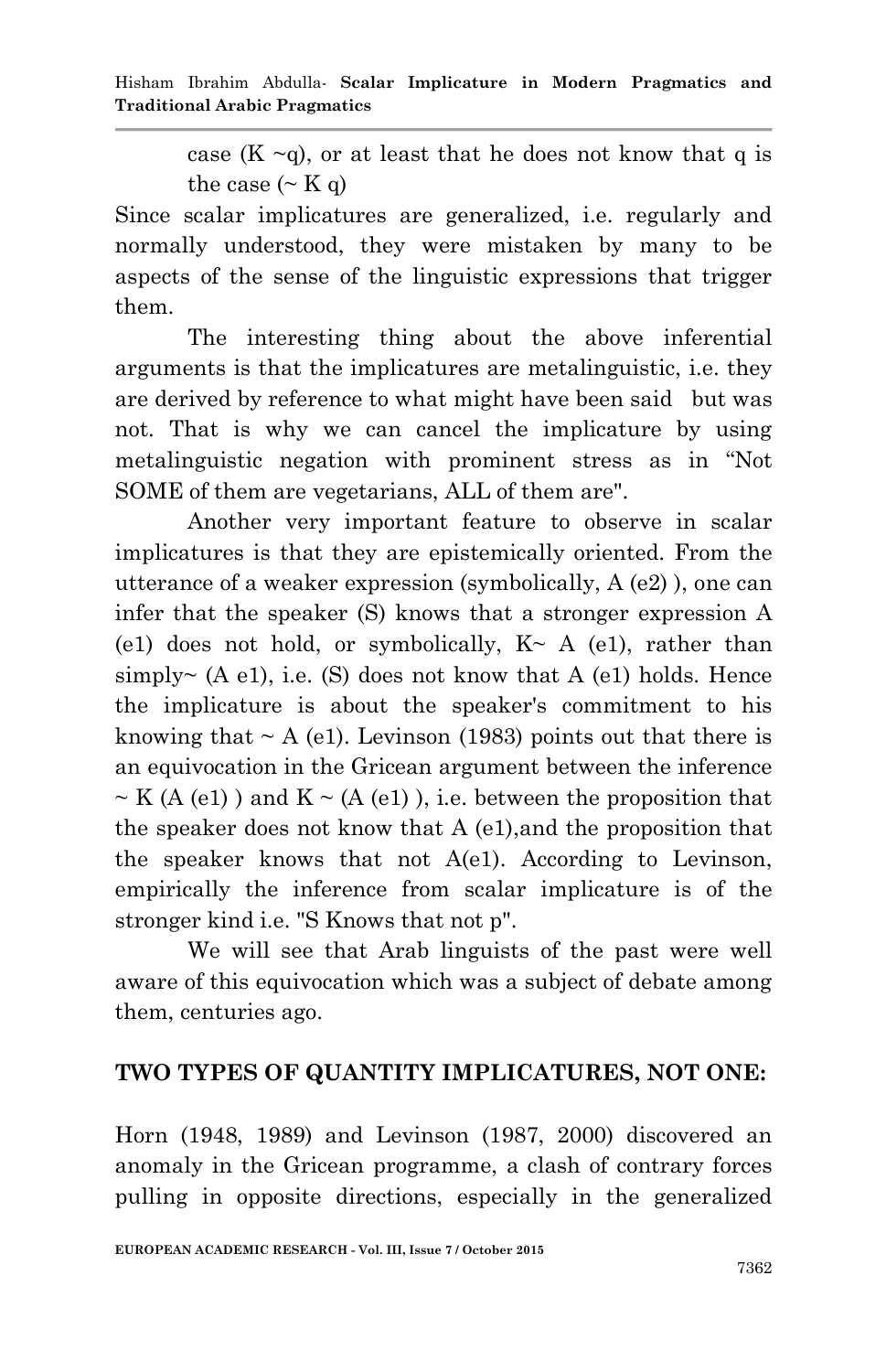quantity implicatures (GQIs) that are created by the first and second quantity maxims: the first pulls in the direction of maximizing informativeness while the second pulls in the direction of minimization. It says "Do not make your contribution more informative than is required".

Horn proposes replacing Grice's two quantity maxim and his two manner maxims by two general principles:

> (10)•**The Q-principle:** make your contribution sufficient; say as much as you can (given both Quality and R)

> **•The R-principle:** Make your contribution necessary; say no more than you must (given Q)

The Q-principle is in favor of the hearer's (H's) interest: to provide H with as much information as possible. It subsumes Grice's first Quantity maxim and his two manner maxims ("Avoid obscurity of expression" and "Avoid ambiguity"). The Rprinciple is in the interest of the speaker(s): to lessen S's effort as much as possible. It covers Grice's second quantity maxim, his Relation maxim and the rest of the Manner maxims ("Be brief" and "Be orderly")

Levinson's proposal is similar to Horn's with some differences concerning the manner maxim. He proposed three principles: the two main ones are the Q-principle, which is the same as Horn's, and the I-principle, which is similar to Horn's R-principle but does not encompass the manner maxims or the relevance maxim. He proposes a third principle for manner, namely the M-principle. Accompanying these three principles are three heuristics that help in getting around the bottleneck created by the slow articulation rate of human speech. They help in multiplying the informational content of any message.

Here are the two main principles and their heuristics: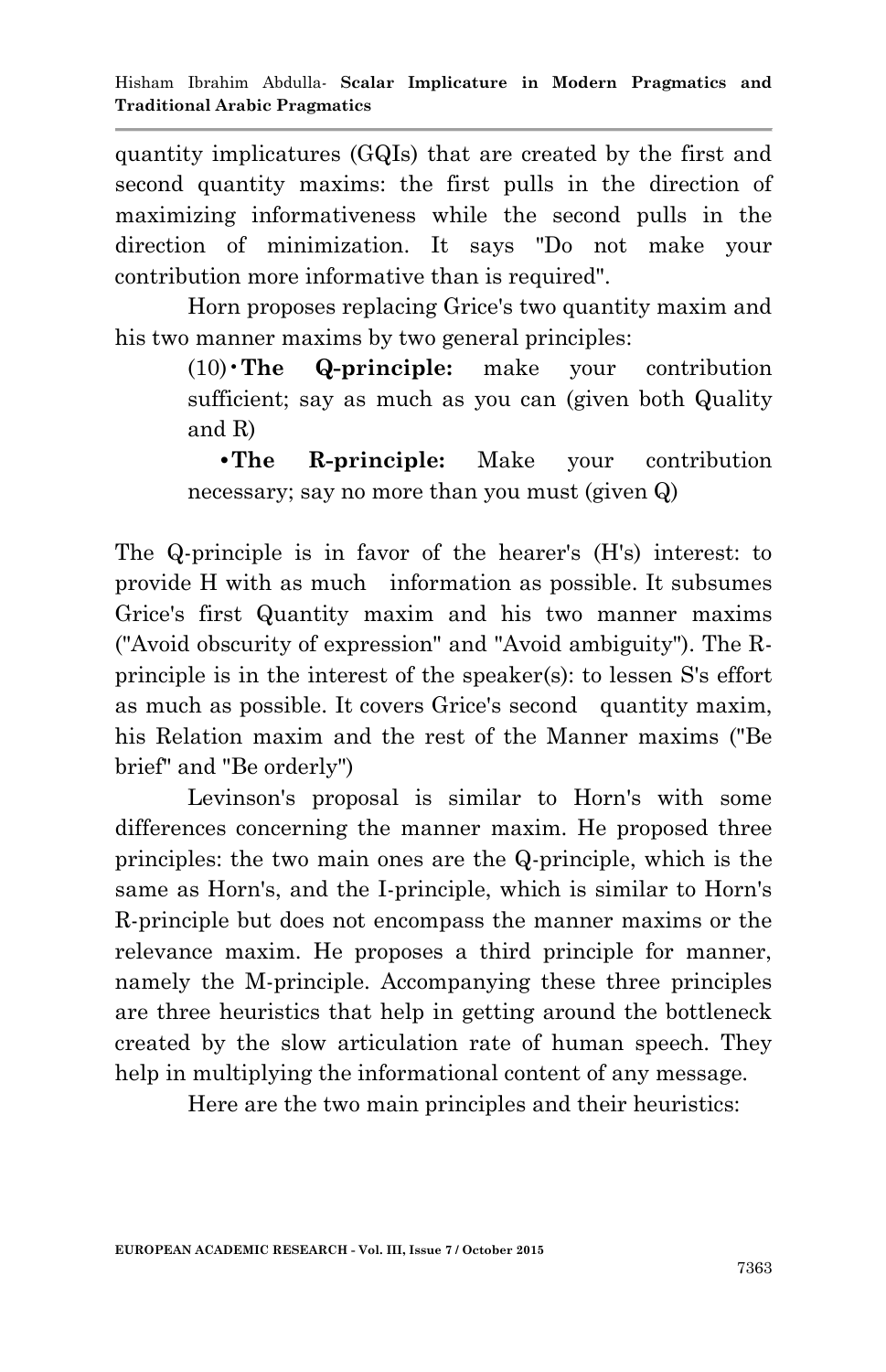## (11) **Q-principle**

(a) Speaker's maxim: don't provide a statement that is informationally weaker than your knowledge of the world allows.

(b) Recipient's corollary: take it that the speaker made the strongest statement consistent with what he knows.

# **I-principle**

(a) Speaker's maxim: the maxim of minimization 'say as little as necessary' i.e. produce the minimal linguistic clues sufficient to achieve your communicational ends.

(b) Recipient's corollary: Enrichment rule 'amplify the informational content of the speaker's utterances, by finding a more specific interpretation, up to what you judge to be the speaker's m-intended point'.

(12) (a) Q-heuristic: what isn't said isn't the case. (b) I-heuristic: what isn't said is the obvious.

In this study we will narrow the focus on the first principles/ heuristics. The first is responsible for scalar implicatures or Qimplicatures, which is the main area of our interest. The second pulls in the opposite direction creating what Levinson calls Iimplicatures. We will show that the essential ideas behind these concepts were familiar to traditional Arab linguists centuries ago.

To sum up, both Horn and Levinson subscribe to the idea that there are two informativeness principles pulling in opposite directions The Q-principle enjoins maximal informativeness, the I- or R-principle enjoins minimal; and each of them gives rise to a type of implicature which opposes the other. The first involves strengthening of what is said. Both Horn and Levinson also point out that scalar implicatures are a unified class of generalized quantity implicatures.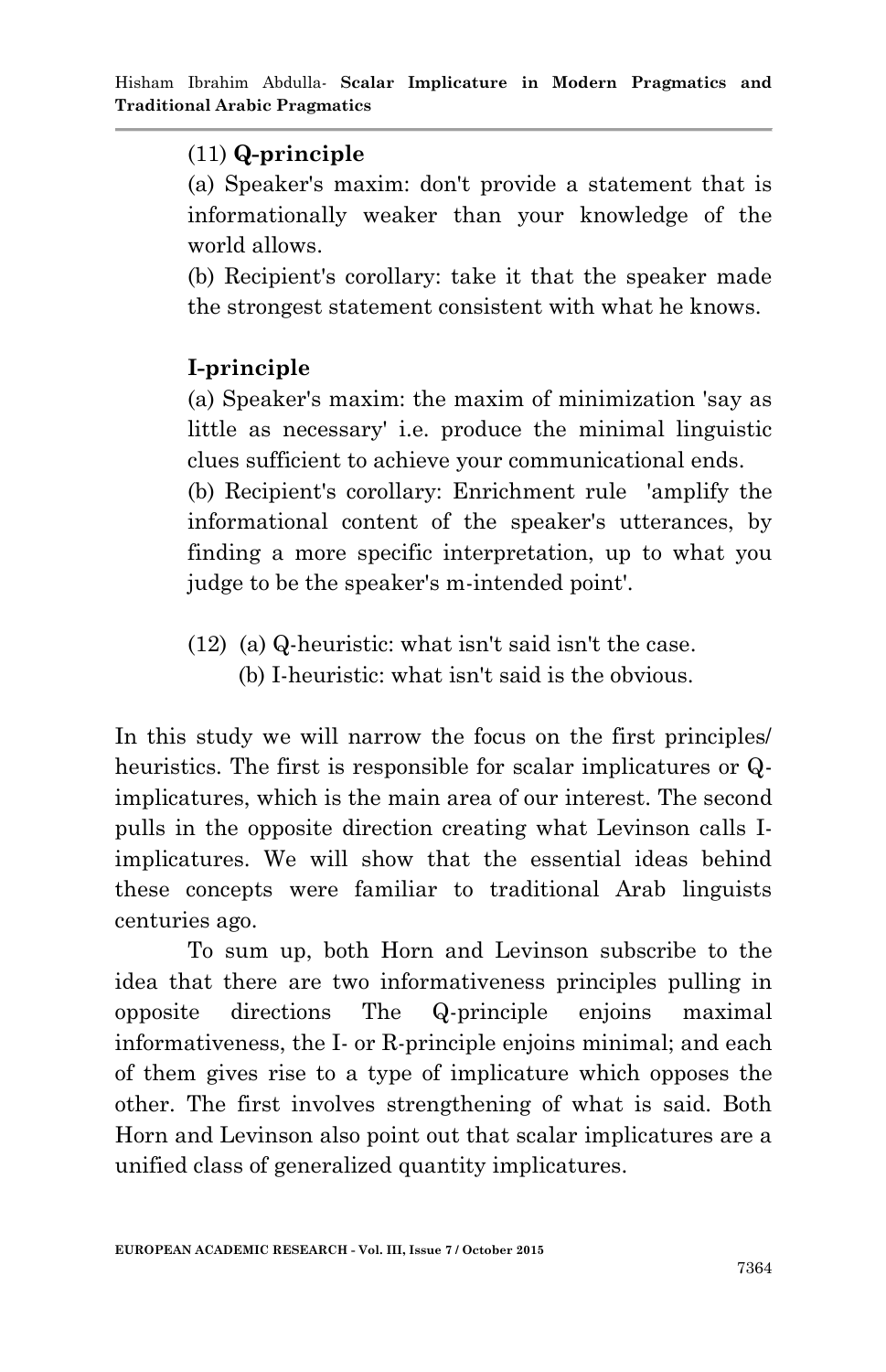We have already given some examples of Q-implicatures. Here are more examples from Levinson (1987, 2000):

14 A "some of the boys were angels" +>not all were

B "Bill has written three books" +> not more than three

C "Her dress was red" +> not red and blue

Below are some examples of I-implicatures taken from Levinson(1987):

15(a) John turned the key and the engine started.

+> He turned the key and then the engine started (temporarity)

+> He turned the key and thereby caused the engine to start (causality)

+> He turned the key in order to make the engine start (teleology)

( b ) If you mow the lawn, I'll give you 5\$.

+> if and only if you mow the lawn, I will give you 5\$.

I-implicature is a heterogeneous class including various linguistic phenomena ranging over conditional perfection, conjunction reduction, membership categorization, definite reference, bridging inferences, indirect speech acts and even presupposition. Addressing these phenomena goes beyond the scope of the present paper. Atlas and Levinson (1981) provide us with sixteen examples. They point out that (15.a) is an instance of conjunction buttressing, and (15.b) is an example of conditional perfection. Obviously these I-implicatures go for a stronger or more informative interpretation in line with stereotypical expectations. Unlike Q-implicatures, they are not based on the negation of a stronger possible statement. Iimplicatures are enrichments of what is said: they are positive in character, whereas Q-Implicatures only exclude something else that might have been said but was not. They are negative in nature.

However, Levinson (1987: 122) points out that Tanya Reinhart suggests that "there must be some unitary principle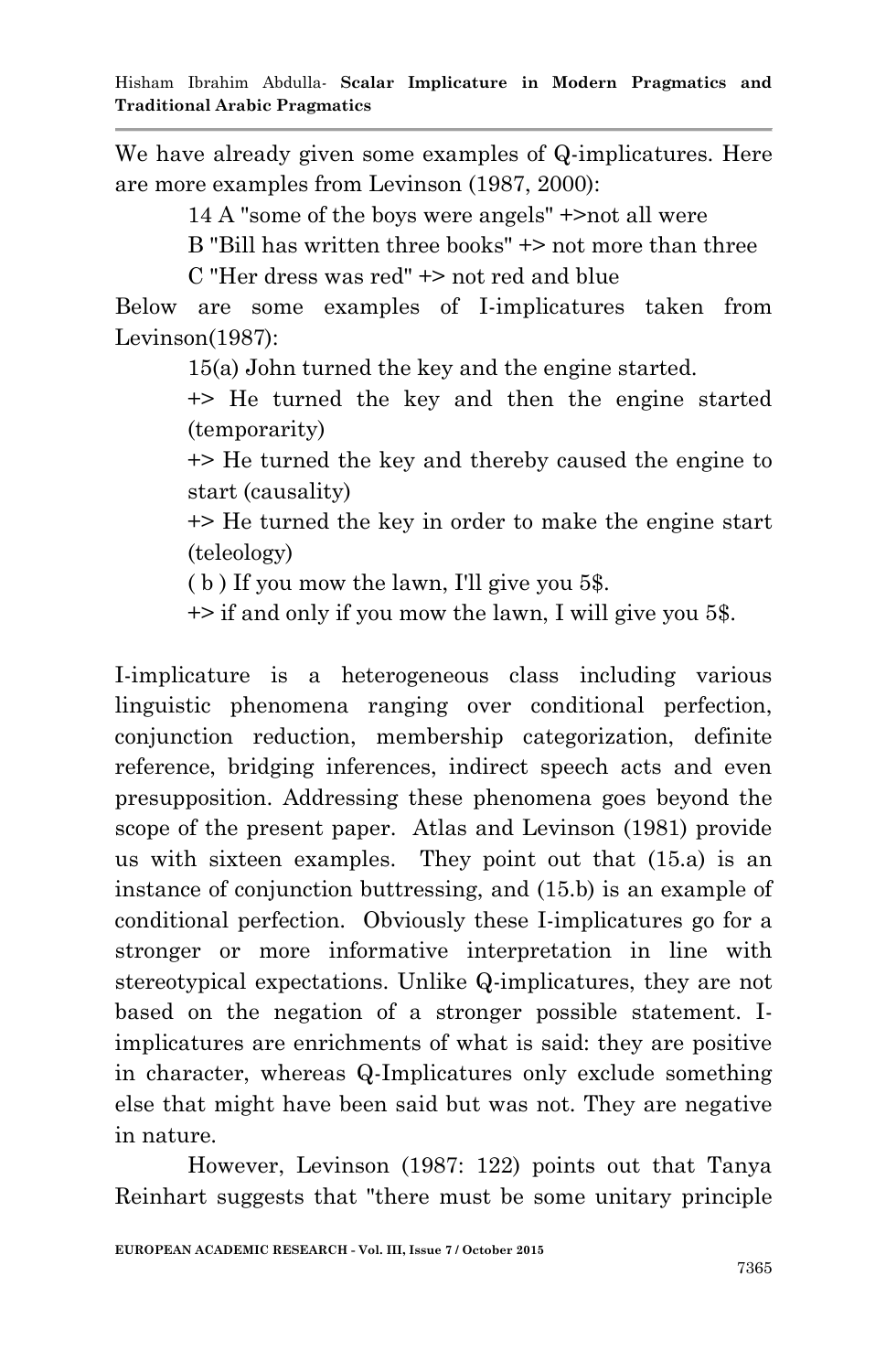that will subsume the Q- and I- principles, especially as both induce inferences more informative that what was said".

## **ARE SCALAR IMPLICATURES A UNIFIED CLASS?**

We have seen that scalar implicatures owe their existence to semantic entailment scales, the most famous of which are Horn scales. These semantic entailment scales involve sets of linguistic alternates ordered linearly, the strong one entailing the weaker ones and not vice versa. The alternates should be equally lexicalized and about the same semantic relation.

However, many linguists recognized that scalar implicatures may be derived from pragmatically defined scales and assumptions beyond the lexicon. Fauconnier (1975, in Levinson 2000) recognized the pragmatic nature of those *ad hoc* scales or nonce scales, as Levinson calls them.

Julia Hirschberg (1985) also discovered that Horn's linearly ordered scales of entailment relation are not the only kind of orderings that give rise to scalar implicatures. They are only one small type among many others. Various other linear and hierarchical relations which create partially ordered sets (posets) also work in the same way.

Hirschberg proposes a theory of scalar implicature which encompasses both types of scalar implicatures: those based on the lexicon and those based on pragmatically salient posets. One consequence of her theory is that she denies the distinction between (GCI) and (PCI).

Levinson (200) dubs the pragmatically given scales "Hirschberg scales", Here are some examples taken from Hirschberg:

## **Ordered entities**:

16. ranked entities:

A: Is Jill a professor yet?

B: She's senior lecturer.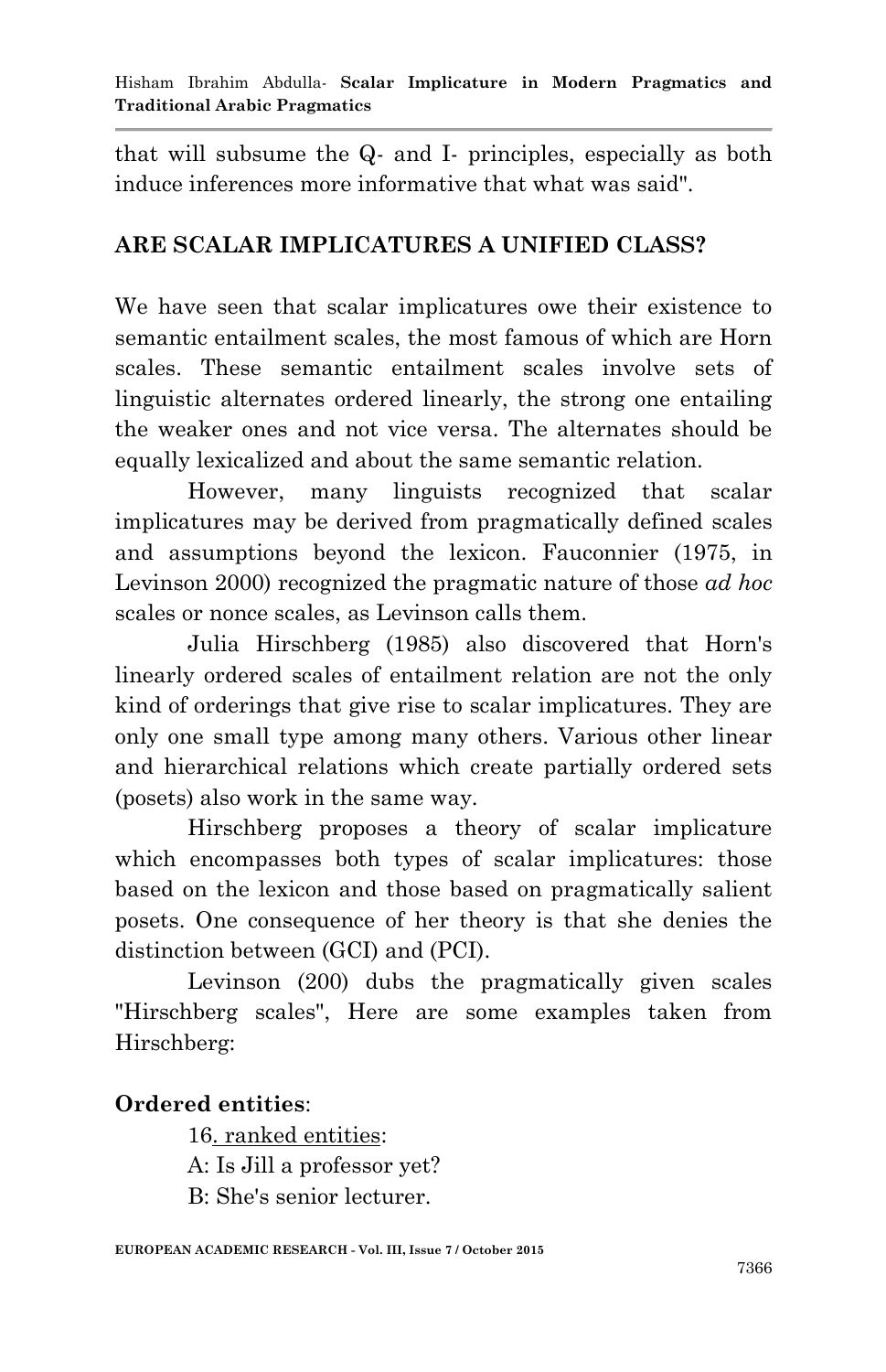Implicature: Jill isn't a professor

17. whole/part relation:

A: Did you manage to read that chapter I gave you? B: I read the first couple of pages. Implicature: B did not read the chapter

18. instance-of: A: do you have any juice? B: I have grape, orange and tomato Implicature: B does not have any lemon/apple/etc.

#### **Unordered entities**:

19 A: did you get Paul Newman's autograph? B: I got John Woodward's. Implicature: B didn't get Paul Newman's autograph

20 A: Do you have apple juice? B I have grape or tomato or orange. Implicature: B doesn't have any apple juice.

According to Levinson (2000: 105), 'she also independently notes that lexical sets of incompatibles can give interesting implicatures – affirmation of one implicates denial of another, whereas denial of one alternate implicates affirmation of another'

> (21) A: "Do you speak Spanish?" B: " I speak Portuguese" +> 'I don't speak Spanish'

Levinson (2000: 106) also gives the following unordered items: (22)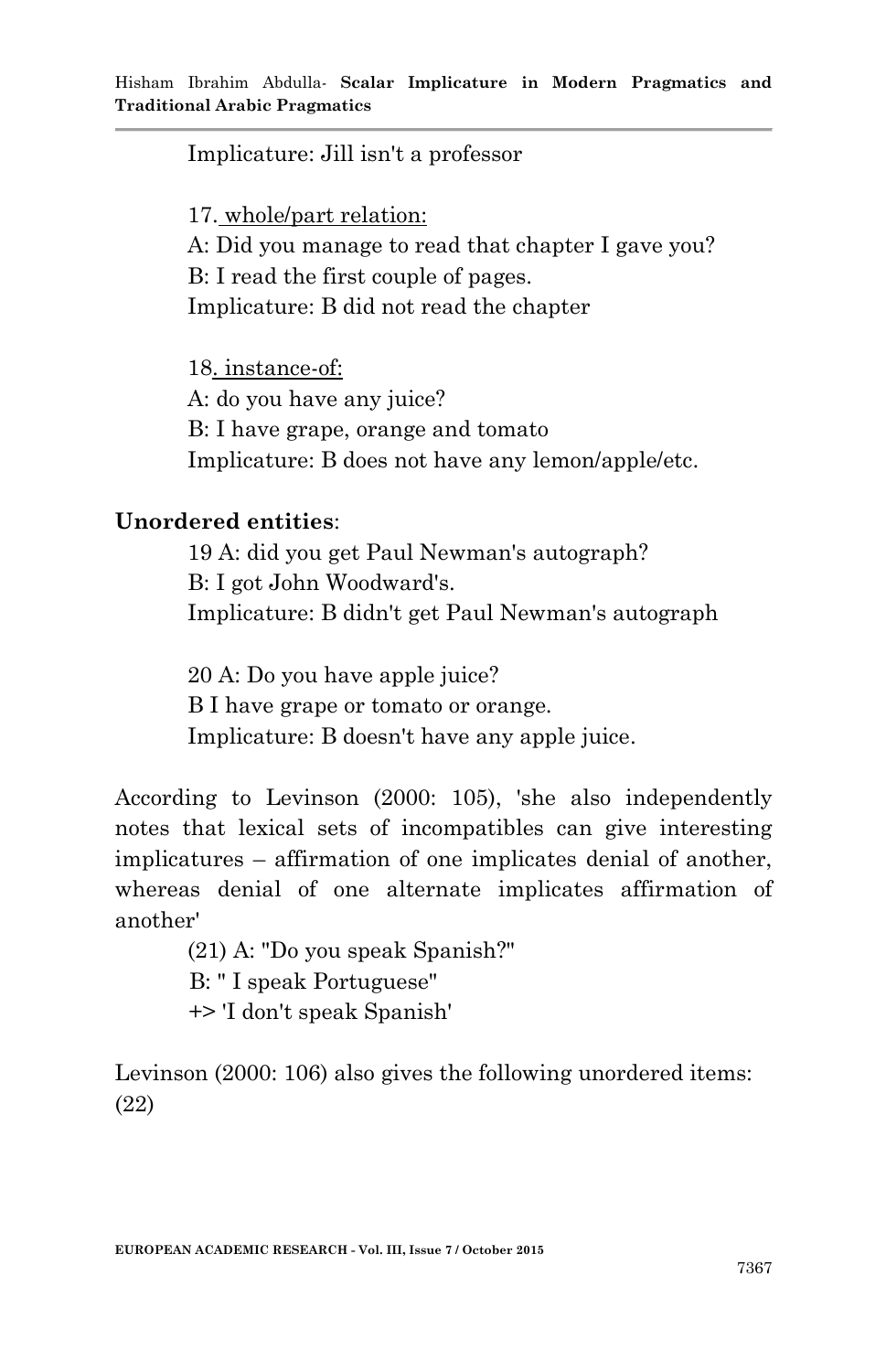### **Unordered items**

(a) affirming an alternate L1 implicated other alternates

L2 or Ln are false or unknown ("L1"  $\rightarrow$  not- L2)

(i) "I've read chapter 1"

+> 'not chapter 2'

(ii) " you need a typhus shot"

+> 'not cholera too'

(b) Denying an alternate L1 implicates that other alternates L2 or Ln may be true or unknown ("not L1"  $\pm$  - L2)

(i) "it's not an oak"

+> 'it maybe a maple or …'

(ii) "She doesn't have a boy"

+> 'she has a girl'

Obviously the implicature in the last examples is due to a lexical set of incompatibles: the affirmation of one implicates denial of the others. We can see that the classical Horn scales are just a special case where (O) (the ordering relation) is entailment.

However, Levinson (200) points out that a serious problem of the theory is that it will overgenerate implicatures because it offers no constraints on scalehood. Even the entailment relation will overgenerate if not restricted by the constraints on Horn scales: we do not implicate the negation of everything that entails what we said. We will see that Ghazzali  $(D. 505/1111)^*$  made similar remarks and this problem was a source of heated debates among traditional Arab linguists.

Relevance theorists' account of implicature is different from Grice's and his followers'. Sperber and Wilson (1986, 1995)

**.** 

I follow a convention used by orientalists when I mention the year of the death of scholars AH first, then AD. As for referencing modern books, I use the usual modern method of putting the year of publication after the name of the author, but for traditional Arabic references I mention the name of the book.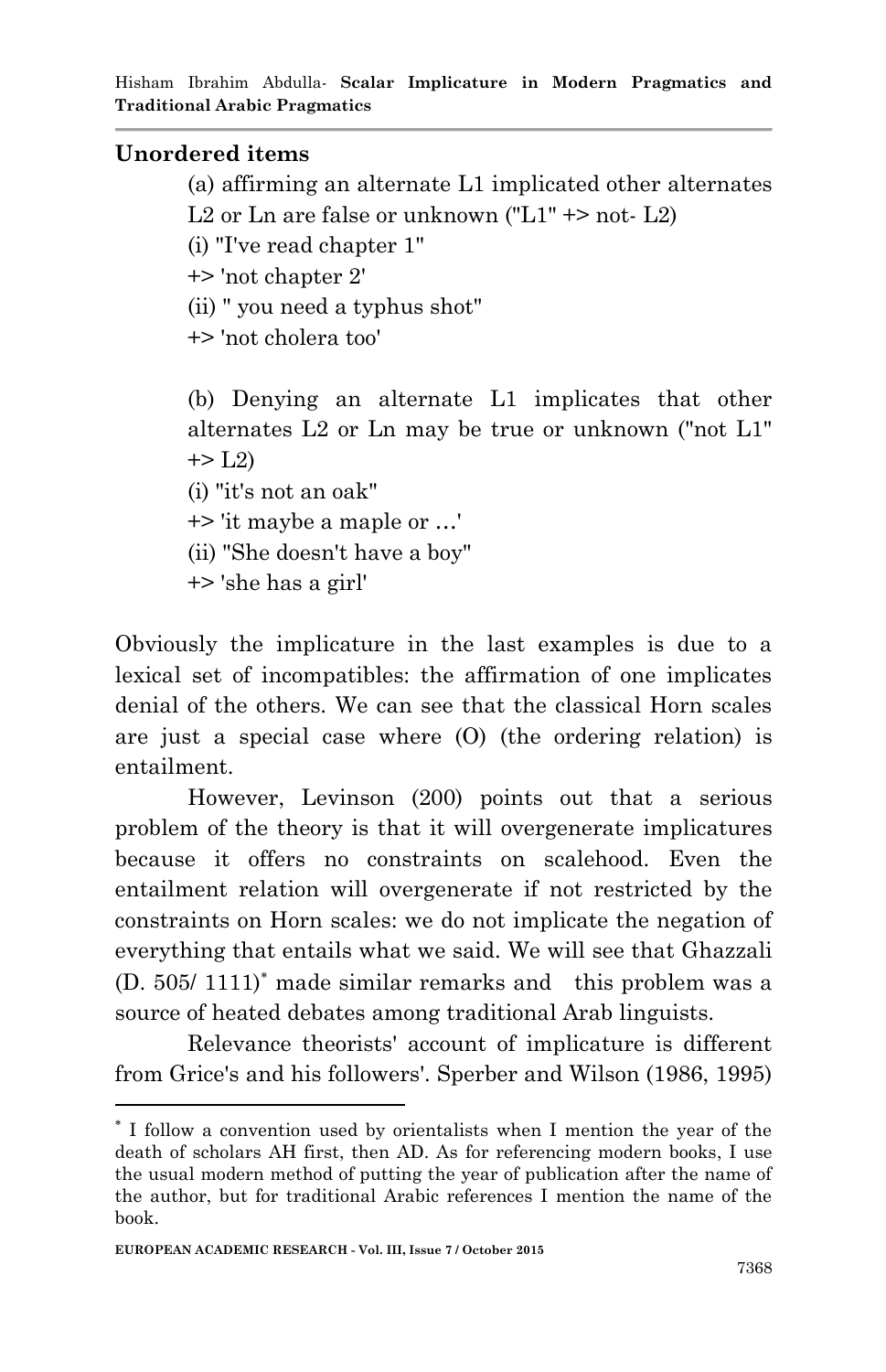advocate a reanalysis of many GCIs as pragmatically determined aspects of explicit content. Kempson (1986) and Carston (1988) reanalyzed scalar or quantity implicature in that direction.

### **Part II**

# **SCALAR IMPLICATURE IN ARABIC LINGUISTIC TRADITION**

In this section we will make a comparison between the modern pragmatic concepts we have surveyed so far and very similar concepts in Medieval Arabic linguistic tradition. These are mostly taken from the work of "Usulies" (Islamic jurisprudents) who were the theorists or philosophers of Islamic law, working within the field of "usul al fiqh" (principles of jurisprudence). Their aim was to reach the precisely intended meaning of the holy texts, i.e. the holy Quran and prophetic tradition (Hadeeth).

According to the majority of Usulies, linguistic meaning falls into two types: "mantooq" (the uttered or said) and "mafhoom" (the understood or implicated). Mantooq is subdivided into explicit (mantooq sareeh) and inexplicit (mantooq ghair sareeh). The nearest term to mantooq in modern pragmatics is Grice's "what is said", and mafhoom constitutes part of generalized implicature, specifically generalized Quantity implicature, which includes Q- and Iimplicatures.

In the first part of this study, we have seen that some pragmatists claimed the existence of an anomaly in Grice's prorgramme, namely the clash between Q- and I-implicatures, one minimizing informativeness and the other maximizing it. However some linguists like Tanya Reinhart argued that both types of implicature are actually enrichments and induce inferences more informative than what was said. Thus, the only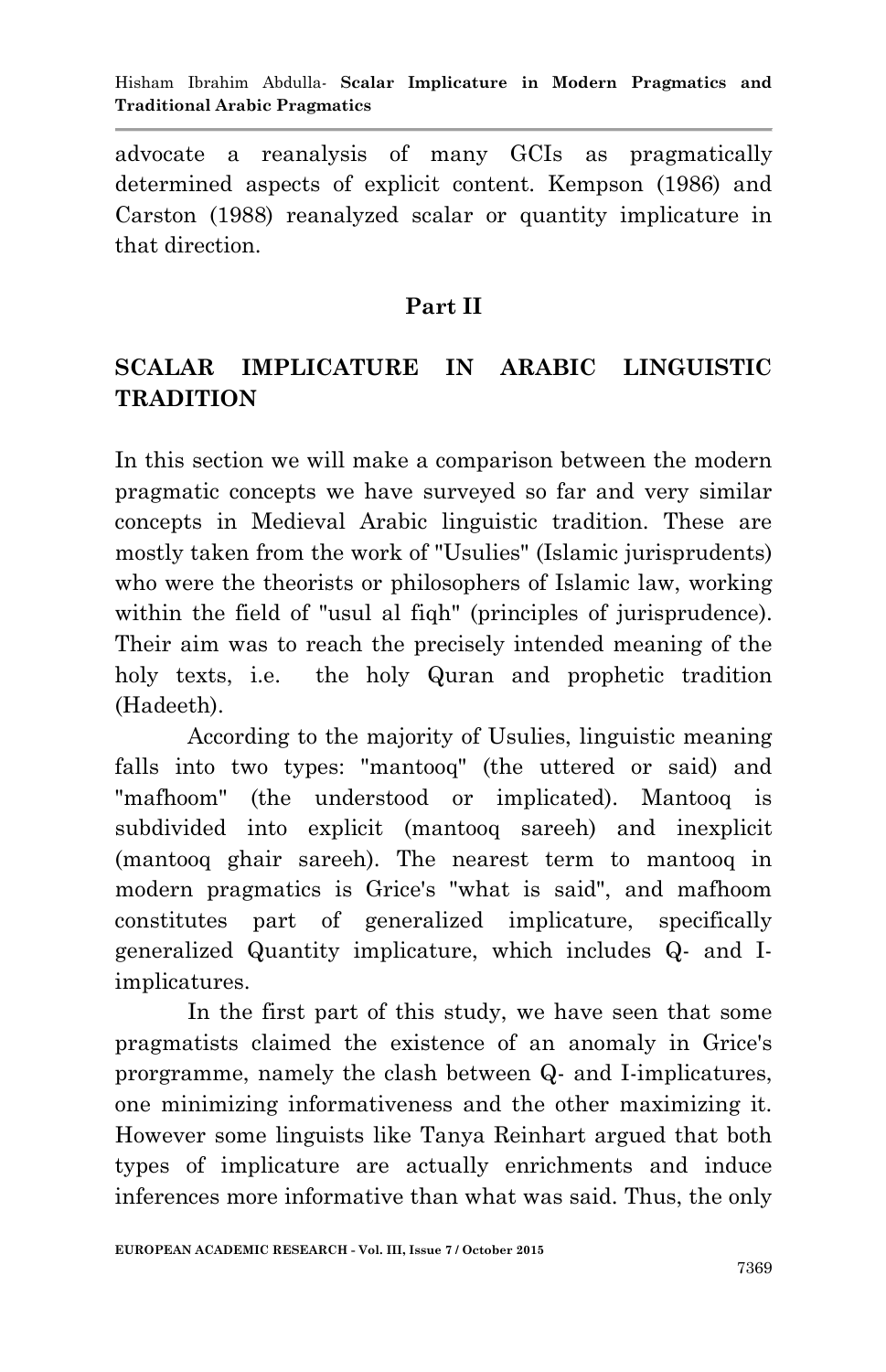difference that remains between the two types of implicature is that the Q- or scalar implicatures are negative in character, whereas the I- ones are positive.

Usulies did not miss this fact, therefore they ignored the informativeness criterion and adopted a negative/positive criterion and they divided mafhoom into "mukhalafa" (negative or opposite implicature) and "muwafaqa" (positive or congruent implicature). Henceforth we will use the abbreviated form

"Mafhoom(-)" to refer to the first, and "Mafhoom(+)" to the second.

Mafhoom(+) is one case of I-implicature. It is a positive inference and is an enrichment of what is said. The problem with Usulies' works is that they lack variety in the examples. They keep repeating one or two examples and go into details with the classifications, definitions, and analyses. The mostquoted example is, as usual, a verse from the holy Quran, enjoining children not to show any disrespect to their parents  $((say not to them "uffin" a word of disrespect))$ .

What is said is a prohibition of saying the word "uffin" which is the least sign of impatience or disrespect; the implicated Mafhoom(+) is *a fortiori* not to harm them in a more disrespectful way such as beating them or swearing at them or killing them. Let us quote Taftazani (D. 793/ 1390) in his gloss on Igie (vol.2, p.172):

> Mafhoom is divided into muwafaqa and mukhalafa, because the status of the unsaid is either congruent with what is said, whether negative or positive, or not. The first is muwafaqa... He gave examples, such as ((say not to them a word of disrespect "uffin")). Thus we know from the status of saying "uffin", which is what is said, the status of beating, which is not said, both being congruent in prohibition. Another example is ((so whosoever does an atom's weight of good, shall see it (8) and whosoever does an atom's weight of evil, shall

1

 $*$  Surat 17, verse 23.

**EUROPEAN ACADEMIC RESEARCH - Vol. III, Issue 7 / October 2015**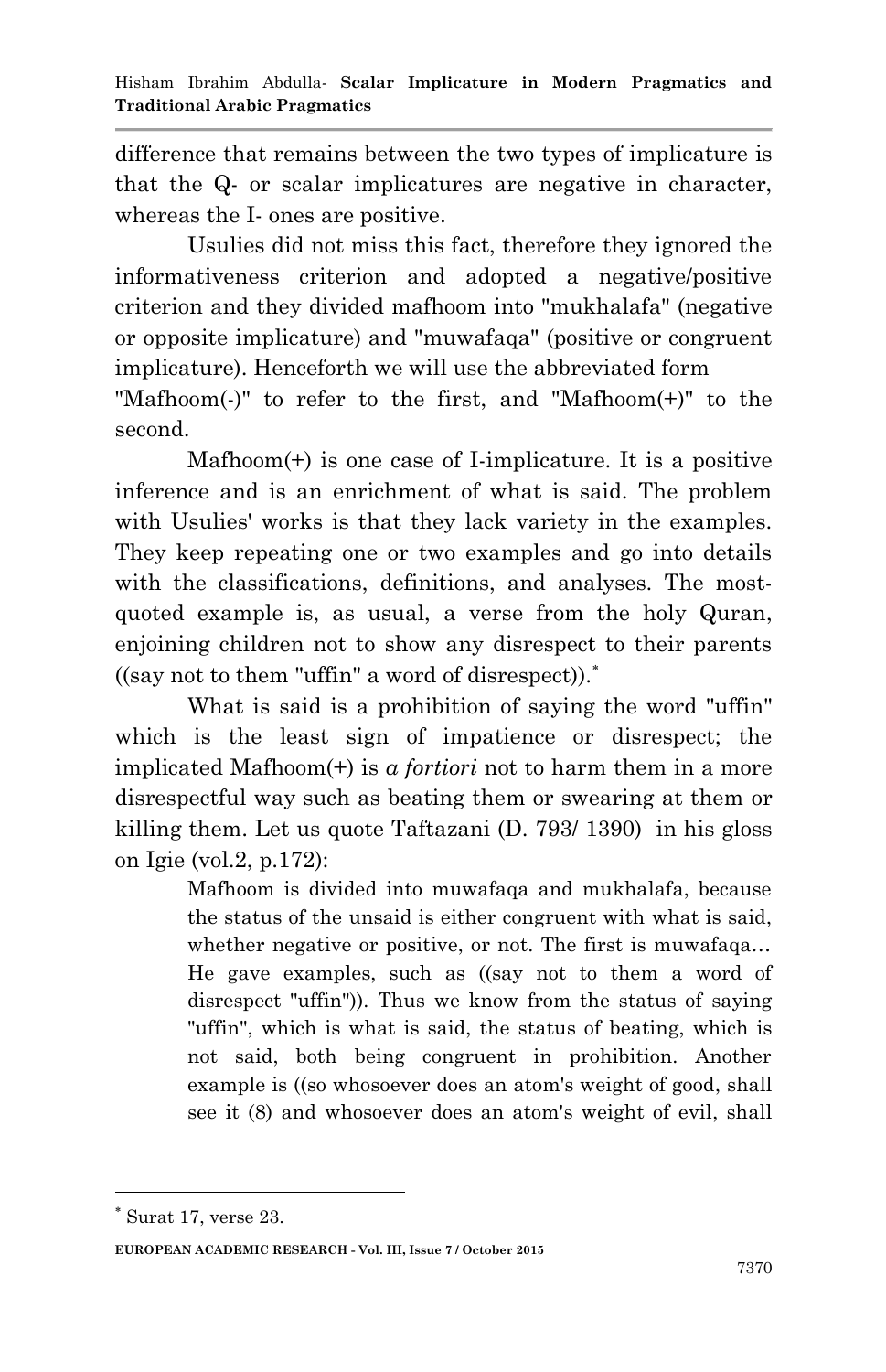see it.))<sup>\*\*</sup> What is said is an atom's weight; what is unsaid is what is more than that, and the judgment is one: both will be rewarded. **(text A)** 

Levinson should have put these cases of "muwafawa" on top of his list of I-implicatures. As for Horn (1978: 149), he gives examples very similar to the Mafhoom(+) examples, but he considers them as cases of "negative strengthening":

| I don't care a   | hoot, damn, farthing, fig, hang, |
|------------------|----------------------------------|
| I don't give a   | plugged nickel, red cent         |
| It's not worth a |                                  |

That Mafhoom(+) is a case of GCI and not part of what is said can be proved by the defeasibility test. Like all types of implicature, they are defeasible or cancellable as Ghazzali (Mustasfa vol.2, p.190) points out that unless we know what is said and what is intended by it, the inference will not take place:

> Were it not for our knowledge that the verse was intended to show great honour and respect to parents, we wouldn't have inferred the prohibition of beating and killing from the prohibition of saying "uffin"; for the Sultan who decreed the killing of the king, might say 'don't say "uffin" to him but kill him'. **(text B)**

Obviously what Ghazzali is referring to above is what modern pragmatists call "metalinguistic negation" with prominent stress, as in the example we previously gave in part I: "Not SOME of the guests are vegetarians, ALL of them are." This type of negation changes the Q-implicature into I-implicature or vice versa, as in Ghazzali's example, where the Mafhoom(+) is changed into Mafhoom(-)

We should make it clear right at the outset that the relationship between these pairs of Arabic and western

1

Surat 99, verses7,8.

**EUROPEAN ACADEMIC RESEARCH - Vol. III, Issue 7 / October 2015**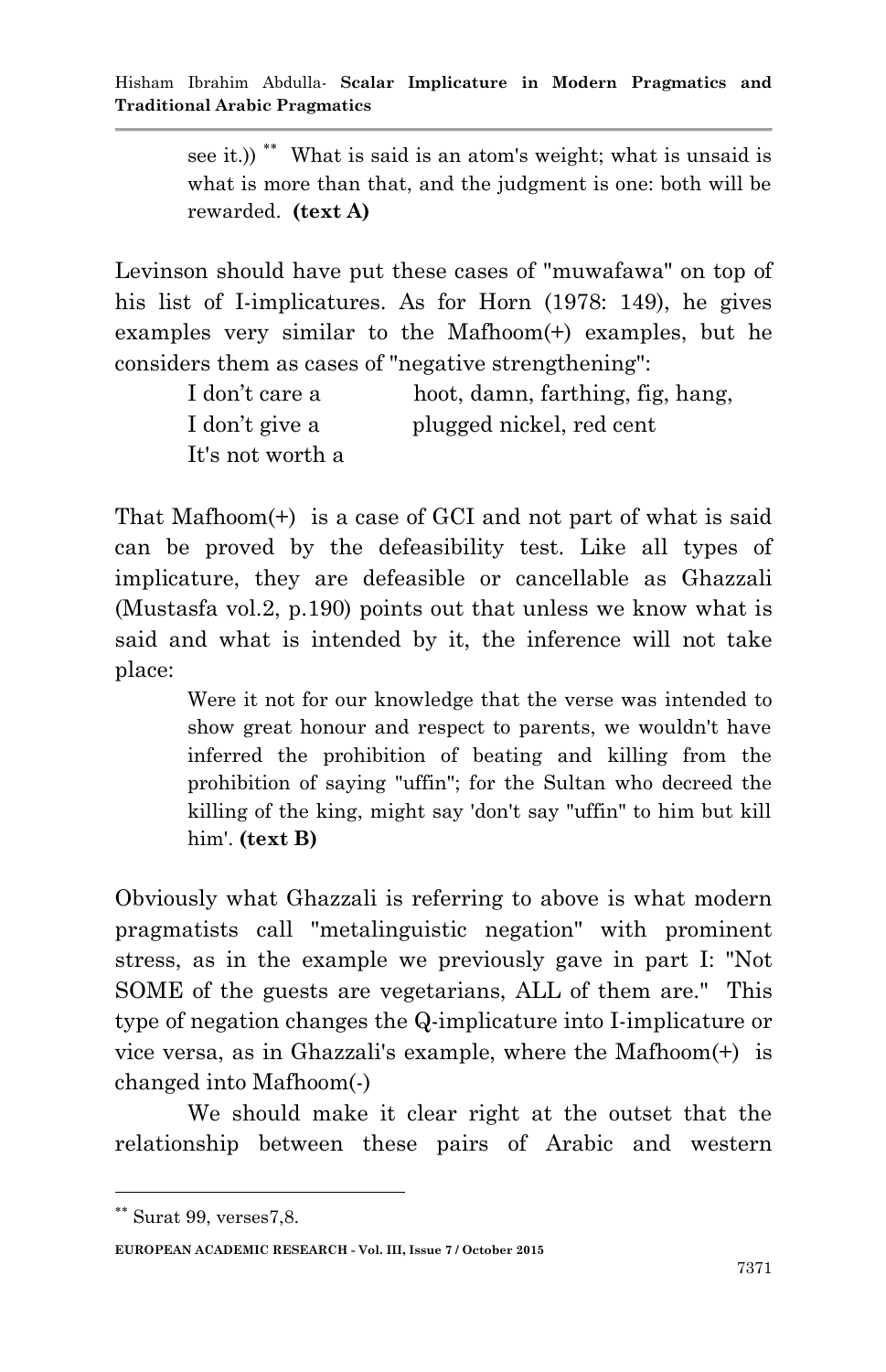concepts is not one of identity, but of similarity. Mafhoom(+) is one case of I-implicature, the unsaid in both cases being more informative than what is said. However the examples of Iimplicature are so varied and heterogeneous that putting them in one homogeneous class has been much debated. On the other hand, Mafhoom(-) is similar to Q- or scalar implicature only on the sense proposed by Hirschberg, i.e. not restricted to Horn's linearly ordered scales of items in an entailment relation.

## **SCALAR IMPLICATURE AND MAFHOOM(-)**

We would be on solid ground if we compare Mafhoom(-) to the widened concept of scalar implicature in the Hirschberg sense. We have already outlined her proposal and compared it to Horn's and Levinson's. The major difference is that she widened the concept to include all sorts of ordering and partial ordering whether ranked linearly or based on alternative values. We also gave enough illustrative examples to explain the ideas of all three linguists. Now we need to look at the Arabic concept of Mafhoom(-) is some detail.

## **Mafhoom(-): Definition, Types and Conditions:**

The literature on Mafhoom(-) is so vast in traditional Usulie books that it is impossible to give an exhaustive survey of the subject, which is certainly beyond the scope of this study. I will largely confine myself to a consideration of its definition and conditions in the Usulies literature; and even here we have to be selective. Let us begin with its definition. According to Amidi (D. 631/ 1233), in Mafhoom(-), unlike Mafhoom(+), the inference from what is unsaid is in contrast to what is said (Amidi's Ihkam, vol.3, p.99). It arises when we restrict a predication by a constraint so that when the constraint is negated the predication is also negated. The most quoted examples are the following from the prophetic tradition: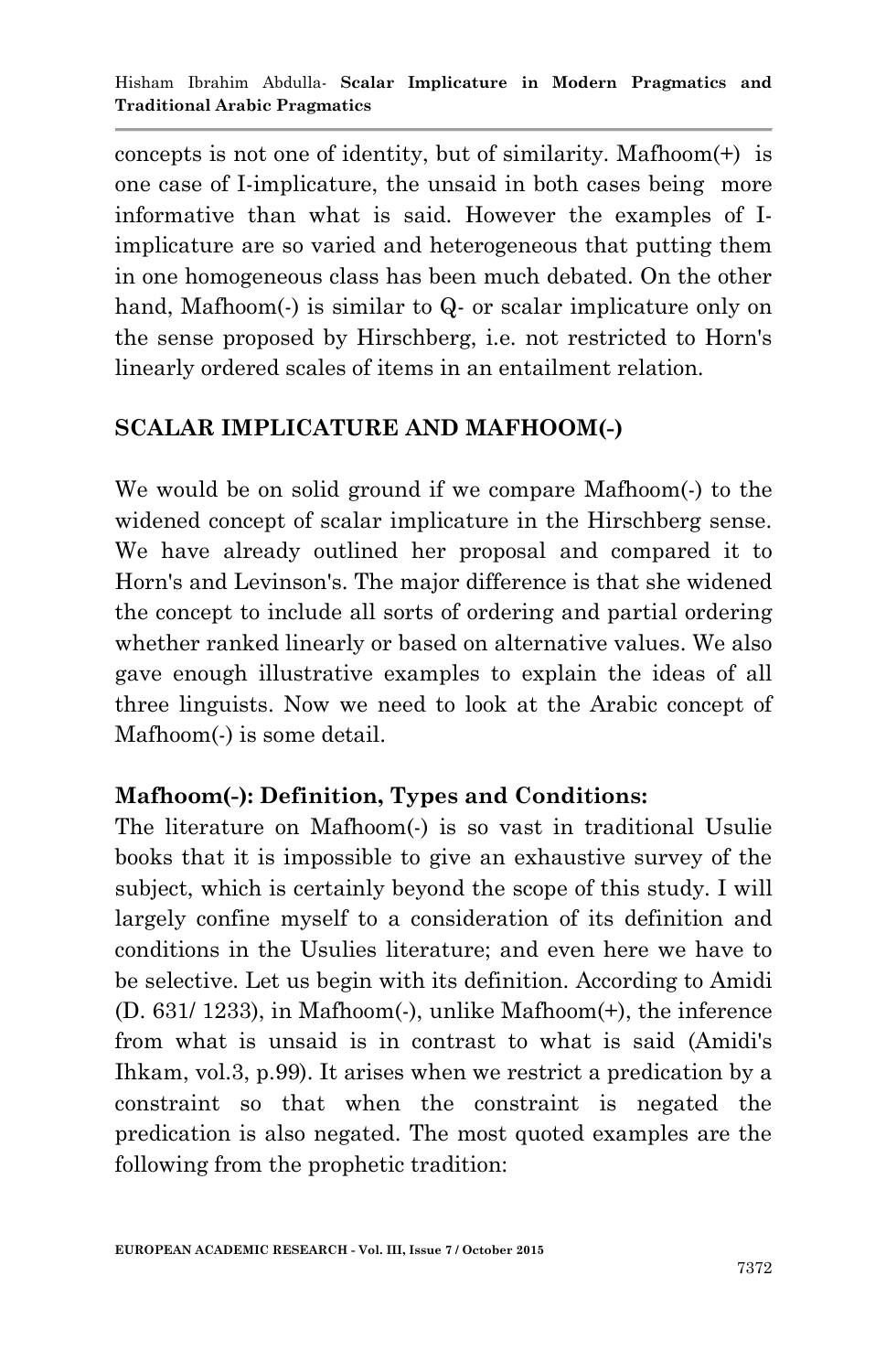(23) Payment of (zakat) legal alms is obligatory on unfoddered sheep

+> It is not obligatory on foddered sheep.

(24) Procrastination of the wealthy is unfair.

+> Procrastination of the poor is not unfair.

The restriction should be a relevant justification for the predication; otherwise the implicature (Mafhoom(-)) will not arise. The justification in (23) is of course that foddered sheep cost their owner the price of fodder. So the exemption from zakat is a measure to alleviate the cost. In (24) the relevance of the implicature is that, unlike the wealthy, a poor debtor may not have the money to pay back his debt so his procrastination is not so unfair.

Unulies were aware of the role played by relevance (munasaba) in the identification of Mafhoom(-). We will return to this, but now let us look at some example mostly taken from shawkani (D. 1255/ 1839) in his (Irshad, p.180) and Ghazzali's (Mustasfa vol.2 p.191). The examples come in the context of their classification of Mafhoom(-) into types (e.g. those of attribute (modifier), number, noun (proper, substantive, generic), condition, extent, etc.)

#### (25) **Types of Mafhoom(-) with examples**:

(a) Attribute (modifier)

"Payment of zakat is obligatory on unfoddered sheep". +>It is not obligatory on foddered sheep.

(b) Number:

((Flog them with eighty stripes))

+> no more no less than eighty stripes.

1

 $^\ast$ Surat 24 Verse $4$ 

**EUROPEAN ACADEMIC RESEARCH - Vol. III, Issue 7 / October 2015**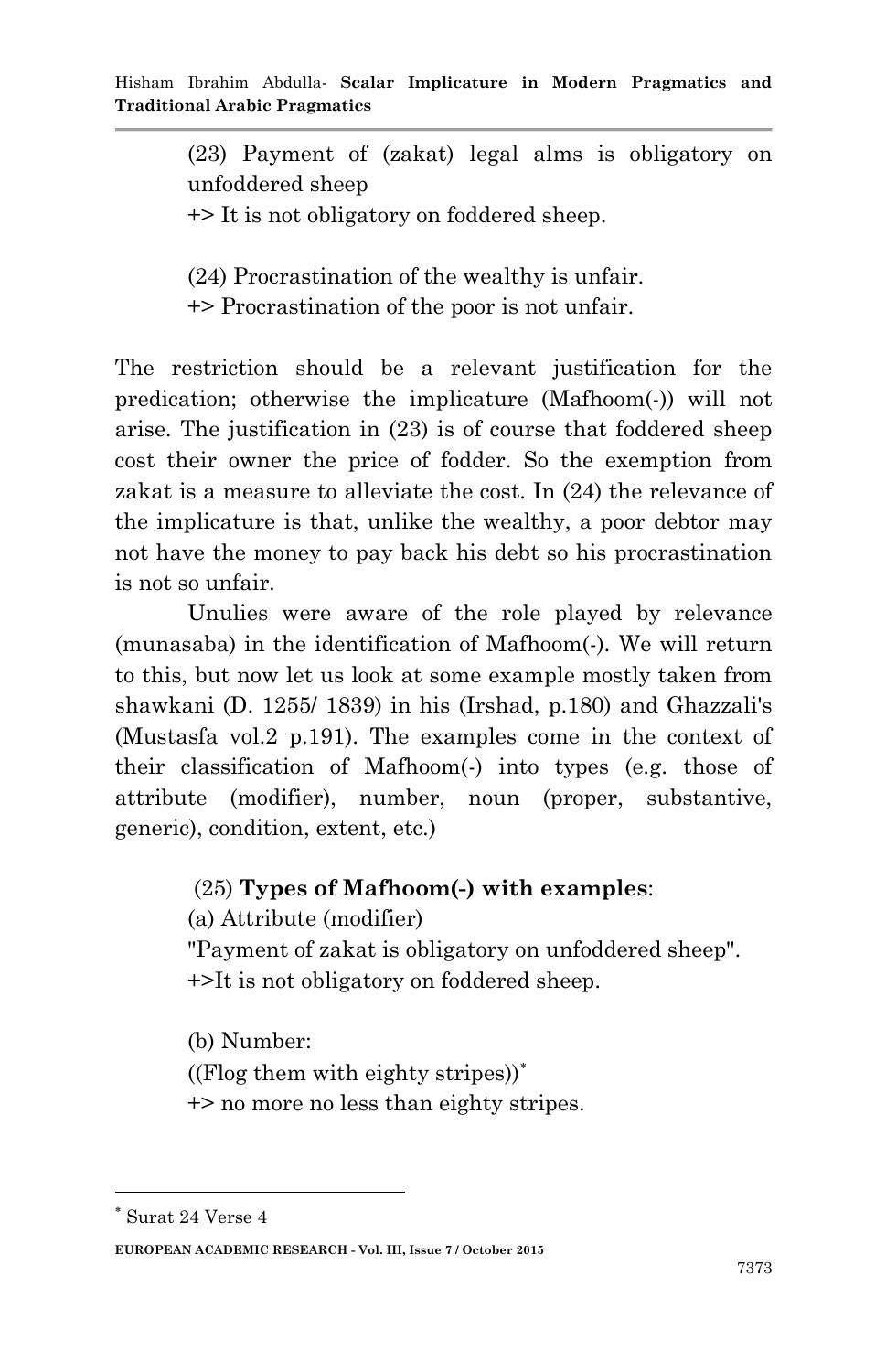(c) Noun (proper, substantive, generic) "I saw Zaid." +> I did not see other than Zaid. "Payment of zakat is obligatory on sheep" +> it is not obligatory on other animals. (d) Condition:

 $((and if they are present, then spend on them...)$ <sup>\*</sup> +> if they are not pregnant, then you do not have to spend on them.

(e) Extent: ((and do not approach them until they are clean)) +> you may approach them after they are clean.

There are many other types of Mafhoom(-) such as time, place and state. However some Usulies rightly argued that this classification is superfluous, and that all the various types boil down to the attribute type and to restrictive modification. The concept of restrictive modification is central to Mafhoom(-) and this is what Usulies mean when they reduce all other types to that of attribute (modifier). Shawkani in his (Irshad, p.180) makes out a good case for it:

> What usulies mean by "attribute" is the restriction of a general word by another word specifying some of its senses… and they do not mean only adjectives. So with rhetoricians; what they mean by "attribute" is sense attribute, not adjective. It is grammarians who use "attribute" exclusively to refer to adjective. The majority [of usulies] rightly adopted the mafhoom of attribute, *since it is a fact of Arabic that if something can be described using one or the other of two attributes, and only one was used to the exclusion of the other, then the intended meaning would be restricted to*

-

Surat 65 verse 6

Surat 1 verse 222

**EUROPEAN ACADEMIC RESEARCH - Vol. III, Issue 7 / October 2015**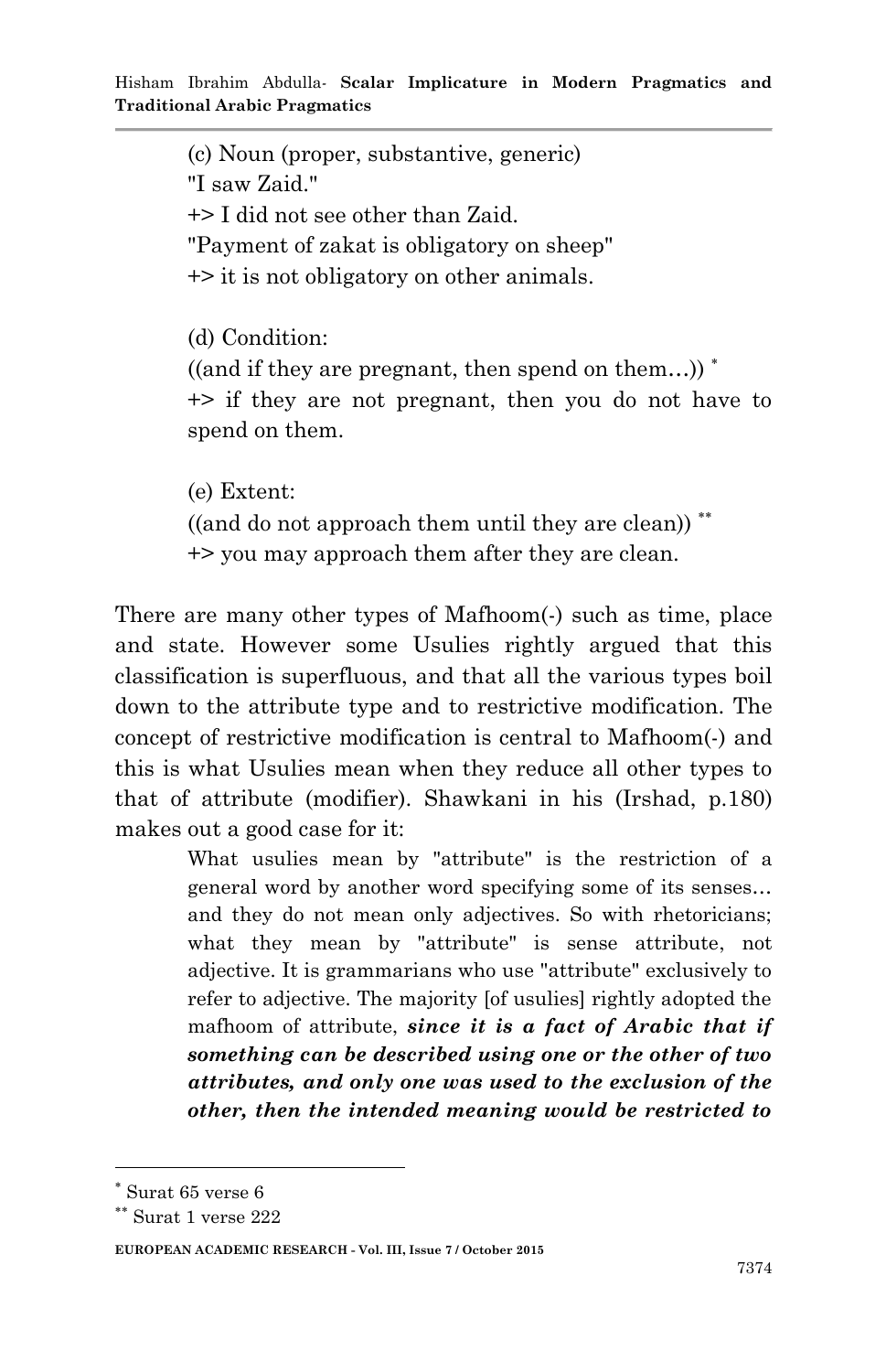*that which has that attribute to the exclusion of the other.* (my emphasis) **(text C)**

Obviously the emphasized lines show an awareness of the most important feature of scalar implicature according to Levinson (1987, 2000), namely the existence of a contrast set of alternates, the assertion of one of which implicates the negation of the other(s). This contrast, guarantees that the Mafhoom(-) or Q-implicature will arise even in the weakest type, which is noun Mafhoom. Most Usulies argued that no Mafhoom(-) or implicature will arise when we use a noun (whether proper, substantive or generic) because to say that Zaid came does not implicate that nobody else came. We need to address this issue in more detail.

### **The Noun Mafhoom between Usulies and Hirschberg:**

It is widely believed among Usulies that of the many types of Mafhoom(-) implicatures, the noun Mafhoom(-) is the weakest and the least tenable. It might be interesting here to observe that the vast majority of alternates in Horn's scales, if not all, are not nouns but attributes or modifiers in the wide Usulie sense explained above, which is not restricted to adjectives. However, the items in Hirschberg's scales include many nouns (proper, substantive and generic). In fact most of them are of that class, and this is a telling feature of Hirschberg's theory of scalar implicature. This also explains why she did not restrict the phenomenon to Horn's linear entailment scales, but extended it to include a variety of partially ordered sets (posets) that are created by linear or hierarchical relations and otherwise. A logical consequence of this is that scales (or contrast sets) are often pragmatically created as fauconnier (1975) pointed out. Hirschberg generalized this idea of pragmatically or *ad hoc* given scales or contrast sets, as we have seen in the examples in (16-21) and Levinson's in 22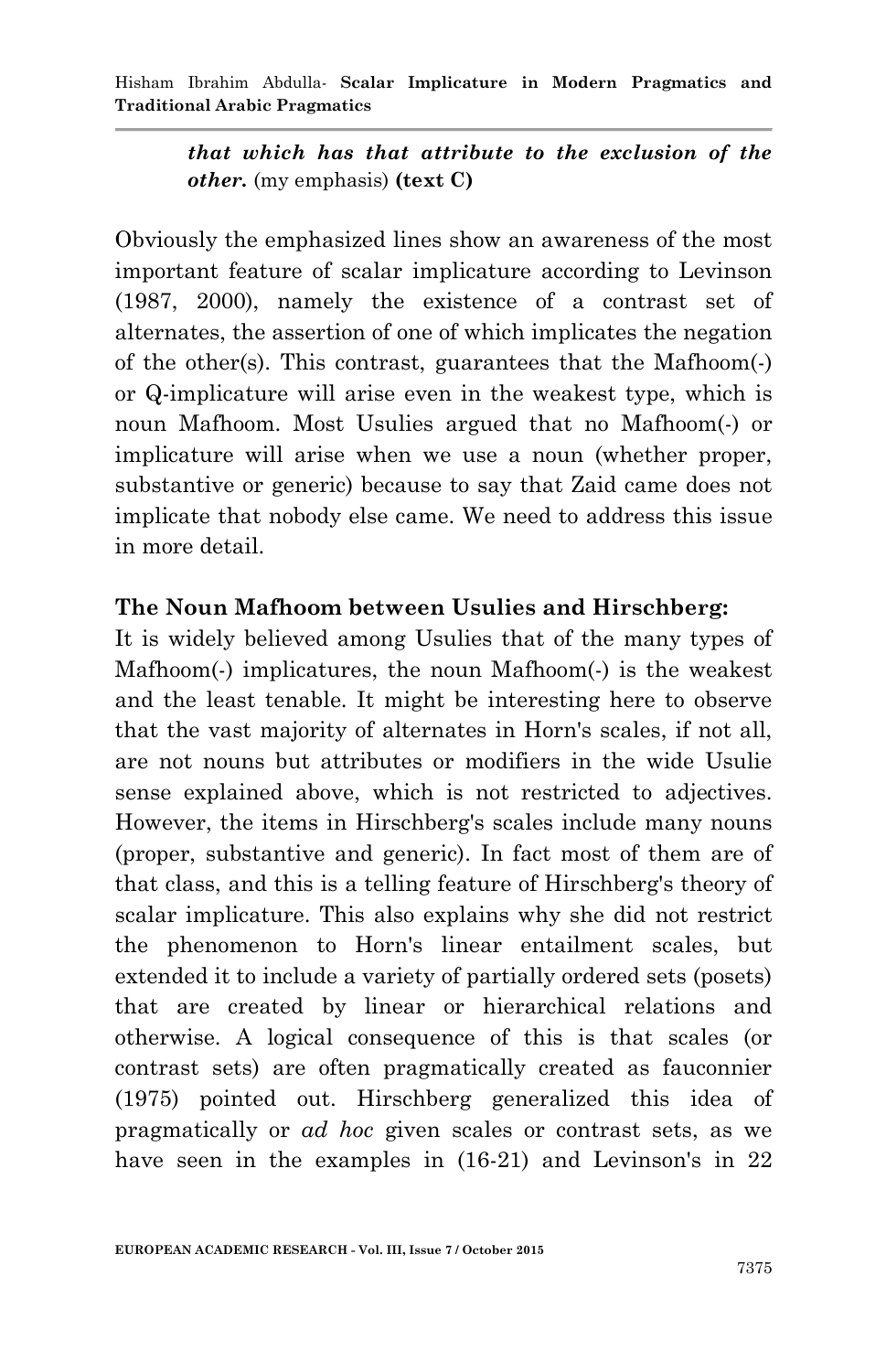above. The implicatures in (18-22) are due to unordered contrast sets. They are cases of noun Mafhoom(-).

The idea that many scales are pragmatically given led Hirschberg to deny the distinction between GCIs and PCIs and advocate the reduction of all scalar GCIs to PCIs, the former being based on the lexicon and the latter based on salient contrast in the world. However, Levinson (2000: 107) remarks that 'the theory will overgenerate implicatures because it offers no constraints on scalehood'.

It is interesting to notice the similarity between Levinson's and Ghazzalie's reservations about this issue. Ghazzali (Mustasfa, vol.2, p.193) is an opponent of the advocates of Mafhoom(-). He denies not only noun Mafhoom(-) but even the attribute (modifier) Mafhoom(-); he believes they are on a par. One reason he offers is the problem of overgeneration:

> So if one says "the black man stood up or left or sat down", it does not means that the white man did not, it only means that nothing was said about the white… Thus saying "I saw Zaid" does not negate seeing his clothes or his horse or servant or anyone other than Zaid, for this would mean that to say "Zaid is knowledgeable" is blasphemy because it means that neither Allah nor his angels nor his messengers are knowledgeable; and that to say "Jesus is a prophet" is blasphemy because it means denying the prophethood of Mohammed (pbuh) and all other prophets. **(text D)**

What Ghazzali is saying is that if you subscribe to the theory of Mafhoom(-) implicature, then there will be no limit to the negative implicatures that arise according to its proponents. But he rejects the theory and the alleged implicatures it generates.

The solution to this problem of overgeneration comes from Sperber and Wilson's (1986, 1995) relevance theory. Only relevant implicatures are considered by the addressee because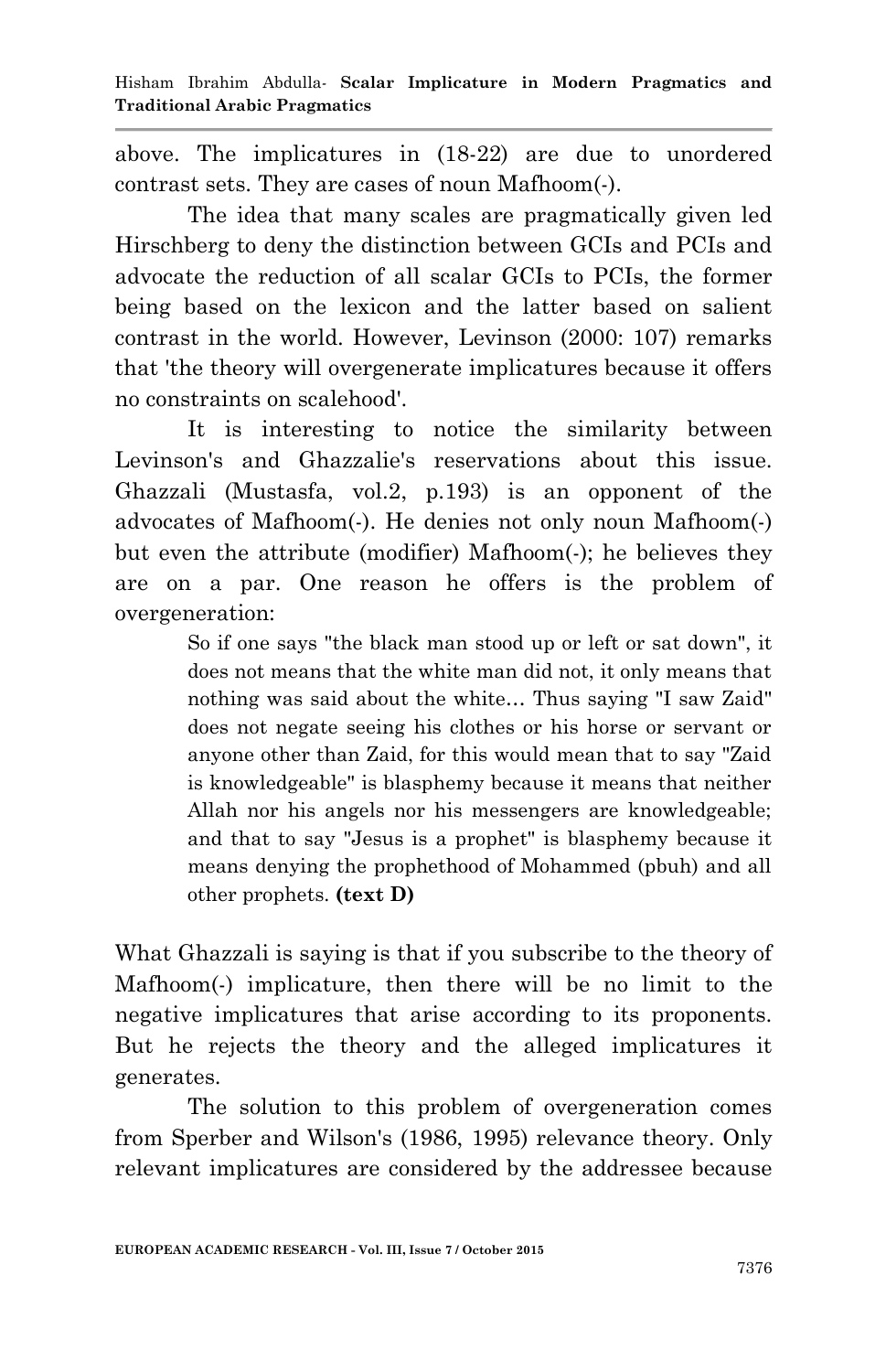human cognition is relevance-oriented, and relevance is a pragmatic concept closely tied to context.

Contrast sets, which are the source of implicature, are often context- created. In the examples in (6) and (8) above, and (26) below (taken from Smith and Wilson 1979) the contrast is pragmatically created:

26. (a) Well, it won't be Patrick White.

(b) Barbra Cartland will win the Literature Prize.

Obviously (26.b) is an implicature of (26.a) in a context where the Nobel Prize committee has to choose between Cartland and White for the prize.

A strikingly similar example is often given by Usulies. Amidi in his (Ihkam, vol.3, p.118) repeats it:

> If one says "Shafiite jurists are good imams", the Hanafite jurists and others among the audience will be disgusted and refuse to hear it, *not because of one's describing the Shafiite in that way, but because of the implication that non-shafiite are not decribed like that*. (my emphasis) **(text E)**

In the context of Islamic jurisprudence, Shafiites and Hanafites were famous for being rivals, like Cartland and White in the above example. All the above examples with the exception of (6) are cases of noun Mafhoom(-), where the contrast is between entities not attributes.

## **Ghazzalie's Rejection of Attribute Mafhoom:**

It is generally believed among Usulies that the most important mafhoom(-) is that of attribute or modifier, and we have seen that most types of mafhoom(-) can be reduced to that of attribute or modification. The central argument of the advocates of mafhoom(-) is that specification or modification has to have some relevance, or "fa'ida", i.e "cognitive effect", as relevance theorists call it. To put it simply, it is the useful information the hearer is rewarded for the cognitive effort he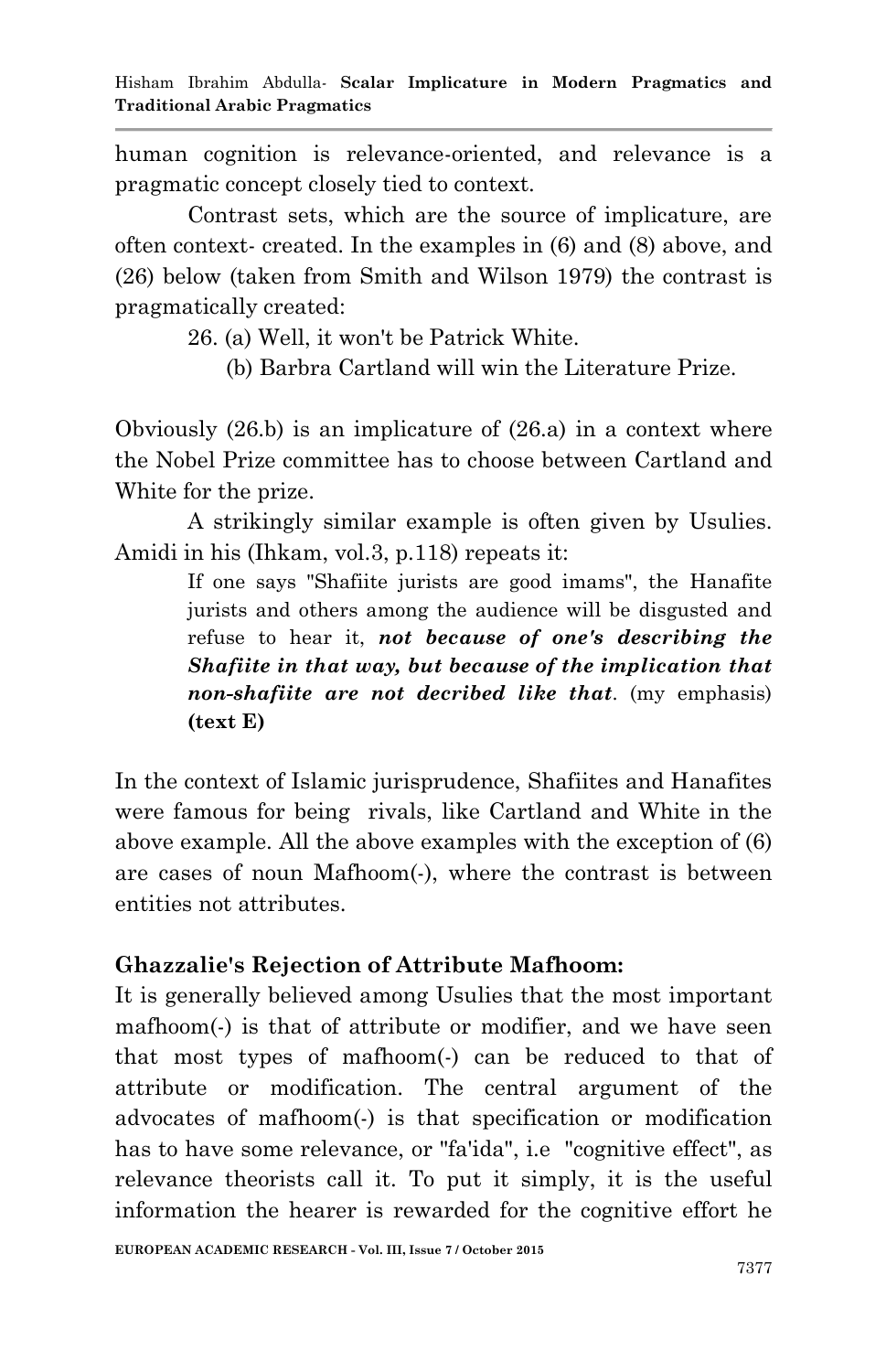exerts in processing the utterance. According to Sperber and Wilson (1986, 1995), human communication is relevanceoriented and the rational communicator does not cost his hearer the processing effort gratuitously.

In his attempt to refute the claim of the advocates of mafhoom(-), Ghazzali (Mustasfa vol.2, p.200) starts with a summary of their main argument:

> To specify or modify something has to have some useful relevance, for if both the unfoddered and the foddered [sheep], and both the virgin and non- virgin [woman], and both the intentional and unintentional [action] were equal, then why should some be specifically mentioned, while the judgment is all – inclusive, *and information is needed on both*. Hence the only motive for it is to restrict the predication, otherwise what is said would be nonsense. **(text F)**

The interesting thing in this text is the implicit awareness of Grice's quantity maxim and Sperber and Wilson's relevance. Now let us look at Ghazzali's response to one aspect of the above argument:

> The second [aspect] is that the basis of this argument has two sources: one is that there has to be some relevance for this modification (specification); the second is that there is no relevance or significance but the restriction of the predication. Then the conclusion is that *it is* [i.e. the restriction *is* the significance]. That there must be some significance is given; but the second source: that there is no significance but this [restriction] is not given. For maybe there is in it some [other] significance, since significance is not confined to this. Rather the reasons for specification are numerous, and the restriction of predication is only one of them. If you say that if it had some significance or a reason other than restriction of the predication, we would have known it, our reply would be: why do you assume that every significance should be known to you? Maybe it is there but you couldn't find it. *It is as if you made the negation of knowing the significance equal to knowing the negation of significance,* and this is wrong.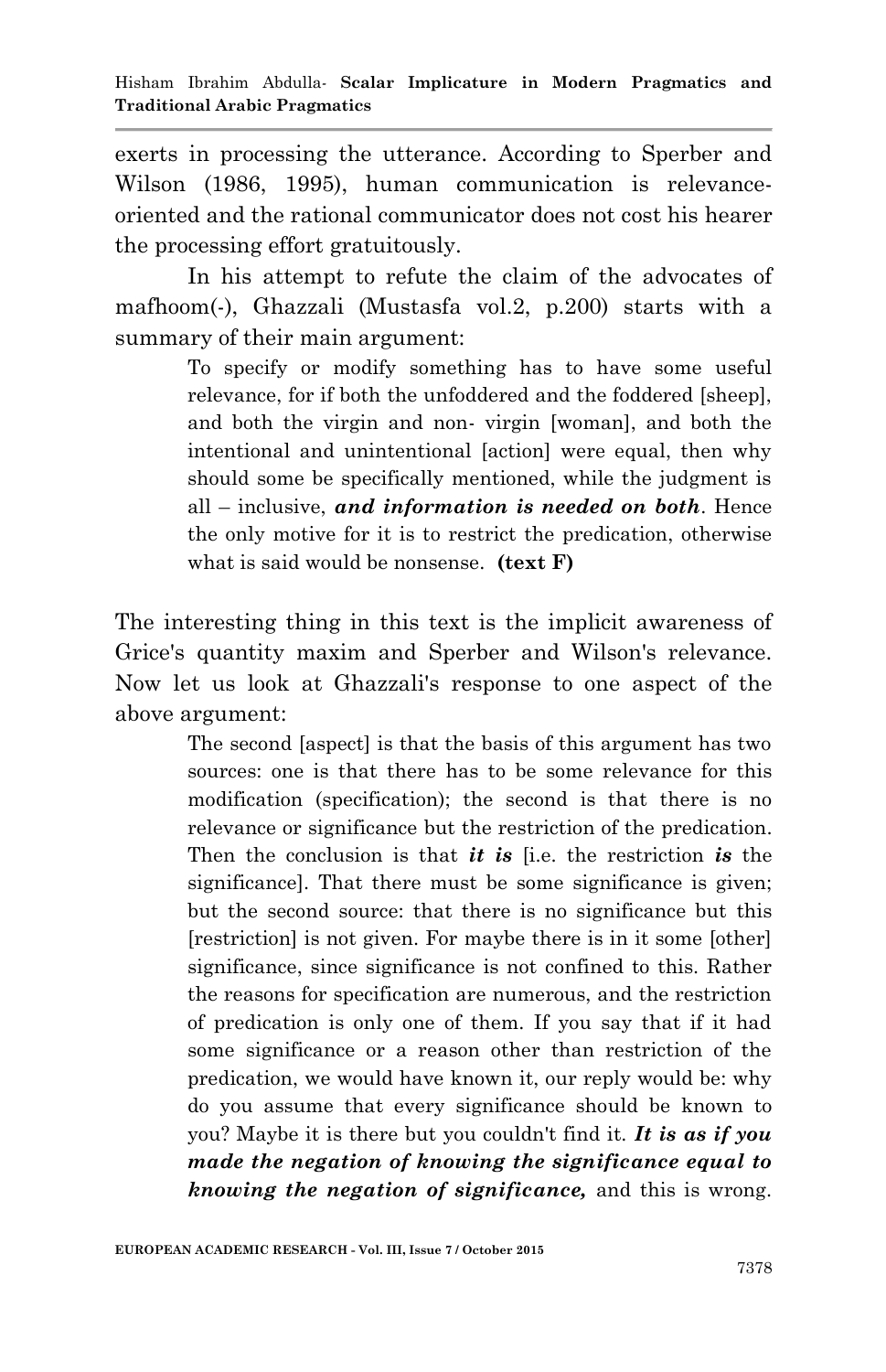So the basis of this evidence is the ignorance of another significance. (my emphasis) **(text G)** 

What is at stake in these Usulie debates is the question whether specification or modification is always restrictive or not. The advocates of Mafhoom(-) believe it is, otherwise the modification is an irrelevant, and hence, irrational act which goes against Sperber & Wilson's principle of relevance, costing the hearer to process the modifier gratuitously without any reward. Of course they exempted some cases where modification is non-restrictive, and they explained these cases as violations of the conditions they set up as guarantees for mafhoom(-) to arise.

The opponents who deny mafhoom(-) use these very cases as counterexamples against the arguments proposed in support of mafhoom(-), insisting that restrictive modification, which triggers mafhoom(-), is only one of many functions that a modifier performs.

A very interesting and sophisticated idea to observe in the above text is Ghazzali's distinction between epistemically strong and weak negation which Levinson pointed out: the equivocation between  $-K(A (e1))$  and  $K<sub>~</sub>(A (e1))$ , i.e. between "the speaker does not know that A (e1)", and "the speaker knows that not A (e1)". The emphasized lines in the Ghazzalie text show that Ghazzali, unlike Levinson, favours the weaker negation, i.e. "S does not know that P", in the case of Mafhoom(- ) or implicature.

Shawkani (Irshad, P. 179) gives eight conditions set up by Usulies to guarantee the existence of Mafhoom(-). These conditions are an indirect way of saying that Mafhoom(-) is not a failsafe algorithm and that it is defeasible when the conditions are not met. The most important one to which most of them can be reduced is the condition that the modification or specification should be restrictive, i.e. a modifier for a specific purpose which is essential for identification; it should not be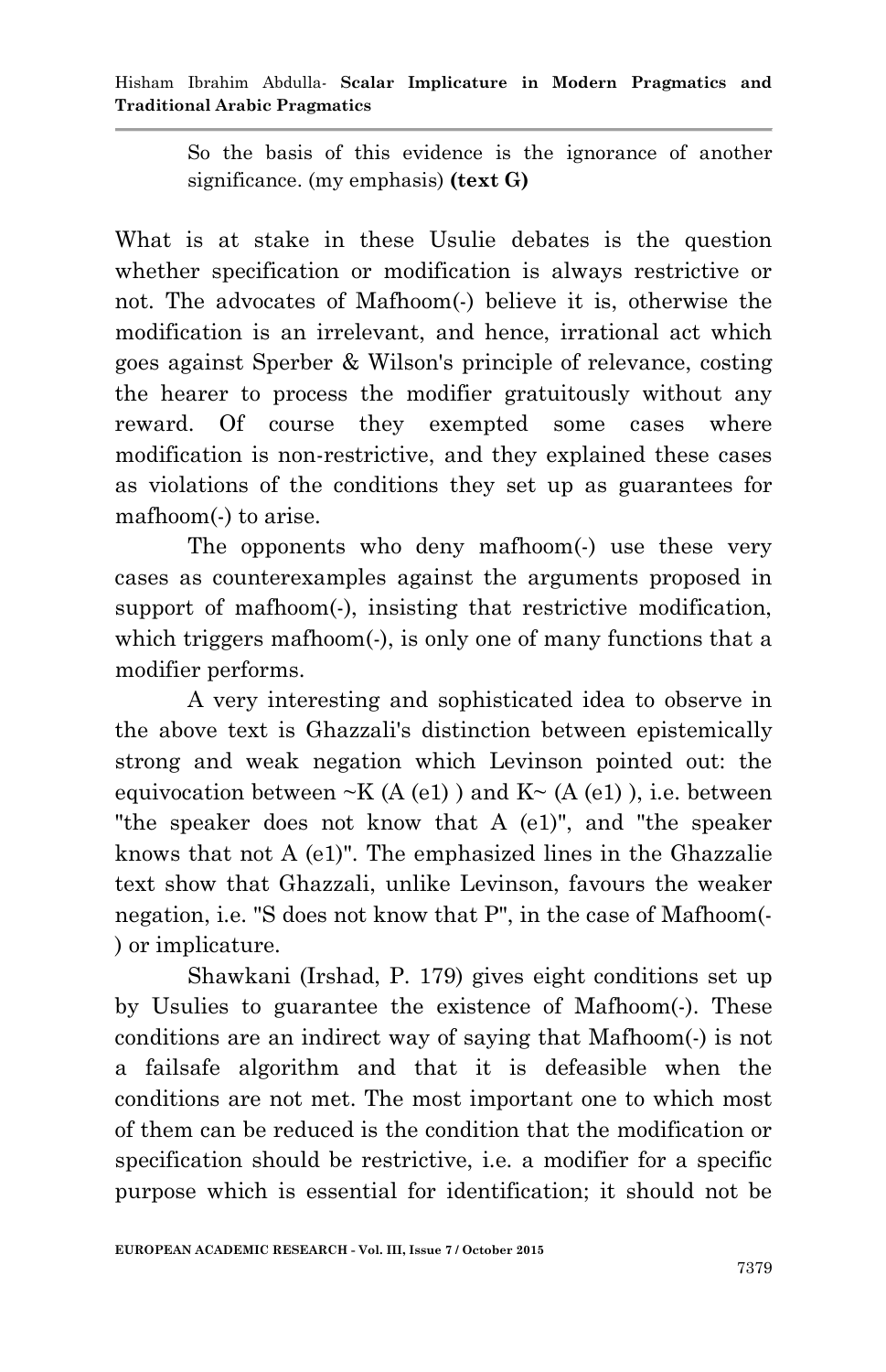non- restrictive, i.e. a modifier for additional (parenthetic) information which is normally or characteristically the case, and is not essential for identification. A restrictive modifier expresses conditional relationship whereas a non-restrictive one expresses a parenthetic relationship. Hence the strongest Mafhoom(-) according to Usulies is that of the conditional: even that of attribute can be reduced to condition, as can be seen from  $(27-a)$  which can be reduced to  $(27-b)$  with its Mafhoom(-) in  $(27-c)$ :  $*$ 

27. (a) Procrastination of a wealthy debtor is unfair.

(b) If the debtor is wealthy, procrastination is unfair.

 $(c) \leftrightarrow$  If the debtor is poor, procrastination is not unfair.

As an example of non-restrictive modification which violates the above condition of Mafhoom(-), Usulies quote surat (3), verse (130):

28. (a) ((Devour not Usury doubled and multiplied)).

 (b) prevented Mafhoom(-): you may devour Usury not doubled or multiplied.

Of course it is a commonplace fact of Islamic law that usury of any type is unlawful. Now, postmodifiers are usually restrictive, so the predicted Mafhoom(-) implicature is that usury is lawful if it is not multiplied or doubled. This prediction, however, is wrong because in this case the postmodifier is non- restrictive due to the fact that it adds parenthetical, not conditional, information: it was the usurer's normal and characteristic practice to ask debtors either to pay back on time or the debt will be doubled and multiplied. To quote Shawkani (Irshad, P.180):

**.** 

Of course one can see it the other way round and use the example to argue that the conditional is reduceable to attribute, as some Usulies did. But according to Usulies, the conditional mafhoom is stronger than the attribute mafhoom.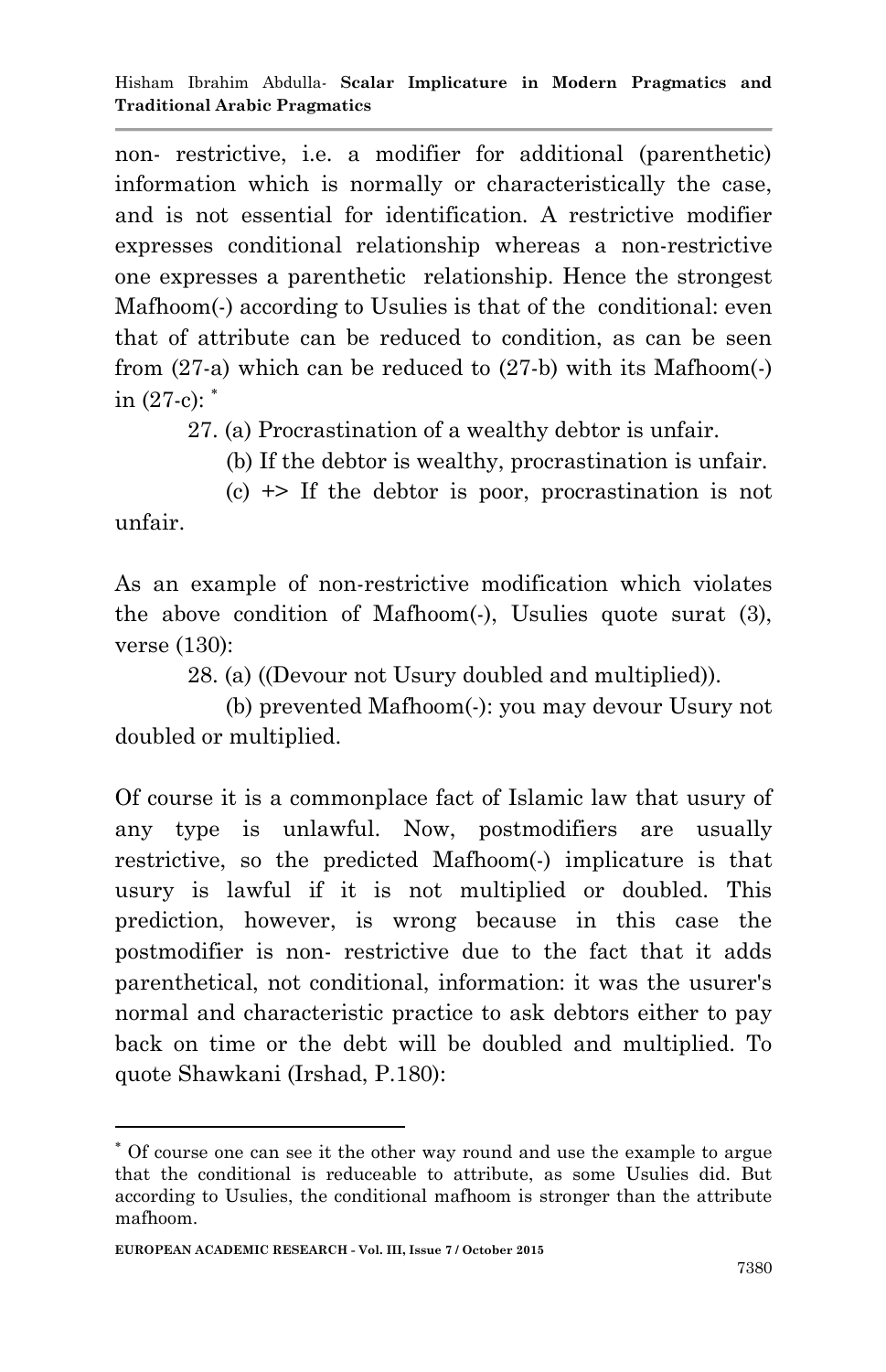An example is god's verse ((Devour not usury doubled and multiplied)), as *no Mafhoom(-) will arise from doubling,*  because the verse was revealed to forbid what they used to take owing to the postponement of payment. When payment was due, they used to say "Either you pay or the interest will double. Thus his original debt will multiply many times. The verse was revealed on this issue. (my emphasis) **(text H)** 

### **Is Mafhoom(-) of Condition a Q- or an I-implicature?**

We have previously seen that Atlas and Levinson (1981) and Levinson (1987, 2000) classify the inference from (14.b) (repeated below for ease of reference), under the rubric of Iimplicature:

14. (b) If you mow the lawn, I'll give you 5\$.

+> If and only if you mow the lawn, I'll give you 5\$.

Paradoxically in Atlas and Levinson (1981) the inference from (14.b) is characterized as (29) below:

29. If you don't mow the lawn, I won't give you five dollars.

But then this is a clear example of Q-implicature not Iimplicature, or to use the Usulie terminology, it is "Mafhoom mukhalafa", not "Mafhoom muwafaqa", as the inference is of a negative character.

The reason why Levinson did not classify the inference from (14.b), which he considers a case of conditional perfection, as a Q-implicature is because it violates his constraint requiring equal lexicalization, i.e. the meaning of "if and only if" (iff) is not lexicalized in one word as in "if". Thus, these two expressions cannot make a Horn scale so as the assertion of the weaker "if" would implicate the negation of the stronger "iff". The result is that Levinson has to consider (14.b) as a case of Iimplicature, where "if" is enriched to mean "iff".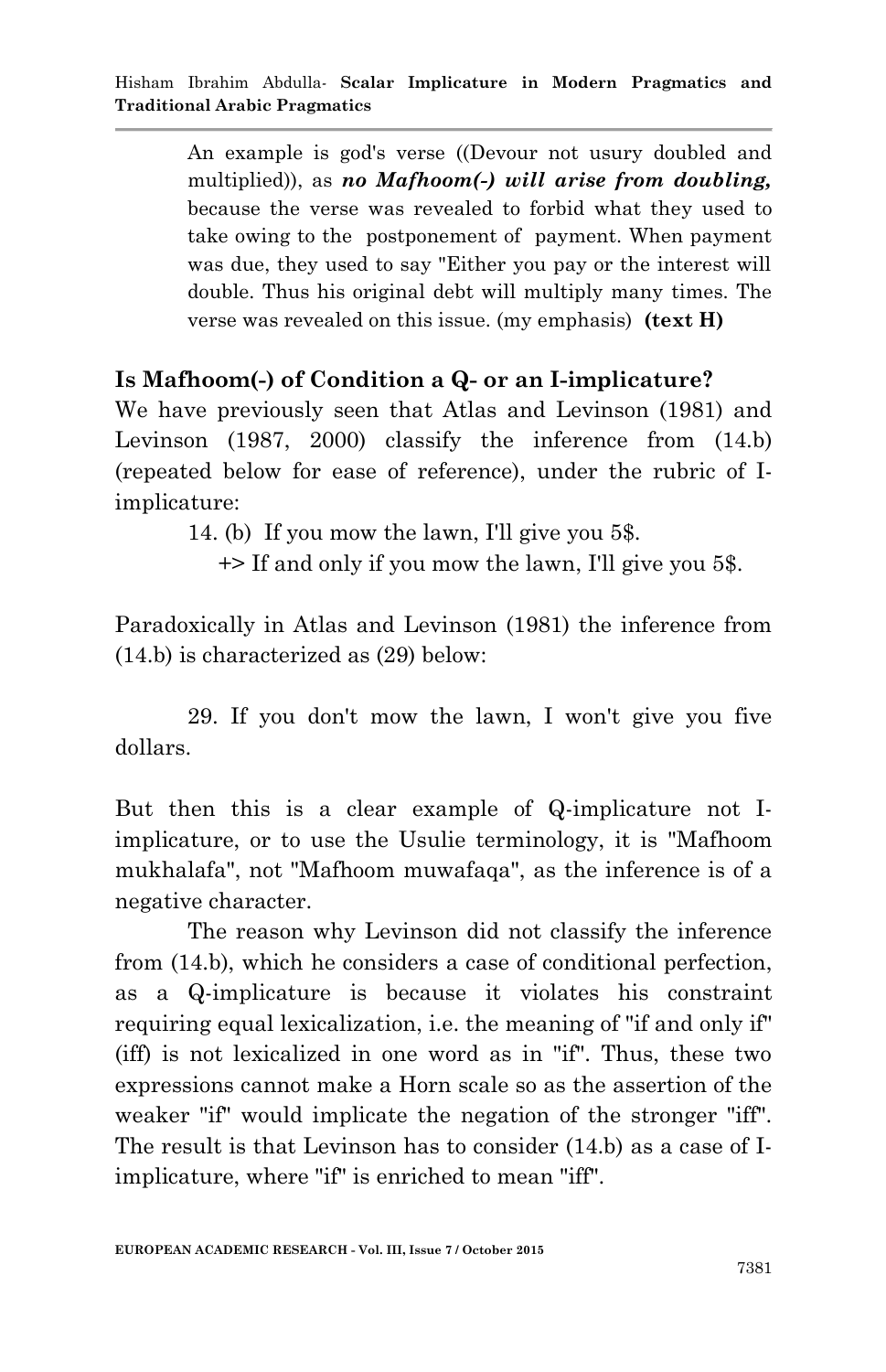However, according to Levinson (2000), Van der Auera (1995), 1997) suggests a better explanation taken from the heritage of Ducrot: conditional perfection is actually a scalar Qimplicature: by asserting just one conditional, the speaker implicates that no other conditional is required for the consequent to be the case.

It is regrettable that Arabic Linguistic heritage is ignored in this respect. What Van der Auwera and Ducrot suggest was a well- known idea in the Usulie linguistic circles centuries ago. Taftazani (Hashia on Igie, vol.2, P.181) and Ibn Humam (D. 861/ 1456) in his (Tahrir Vol.1, P.101) both subscribe to the idea, and below is a quote from Naini (D. 1355/ 1936) (in Jamaluddin, 1980, P. 285):

> If there was an alterative to the condition that applies instead of it sometimes, it would have been necessary to restrict the mentioned condition with it using the conjunction "or"; so we can say for example "If Zaid visited you or fell ill, then be generous to him ". since it [the alternative condition] was not mentioned, and the condition was mentioned by itself, the negation of the alternative is certain, and this is what is meant by restricted conditional. **(text I)**

## **CONCLUSION:**

**.** 

We have seen that the vast majority of Quantity implicatures whether scalar or non- scalar, ordered or unordered, are cases of Mafhoom. It encompasses all negative implicatures that arise from restrictive modification whether within scales or outside them. Of course it is nearer to Hirschberg's comprehensive theory than to Horn's, which is limited to entailment scales. All entailment scales result in negative<sup>\*</sup> implicatures, but not all

of course if the sentence in question is negative, the implicature will be positive due to double negation, and that is why Usulies do not call it " negative " implicature but "Mukhalafa", which means "opposition" whether the sentence in question is positive or negative as Taftazani explicitly stated when he defined the term in (textA)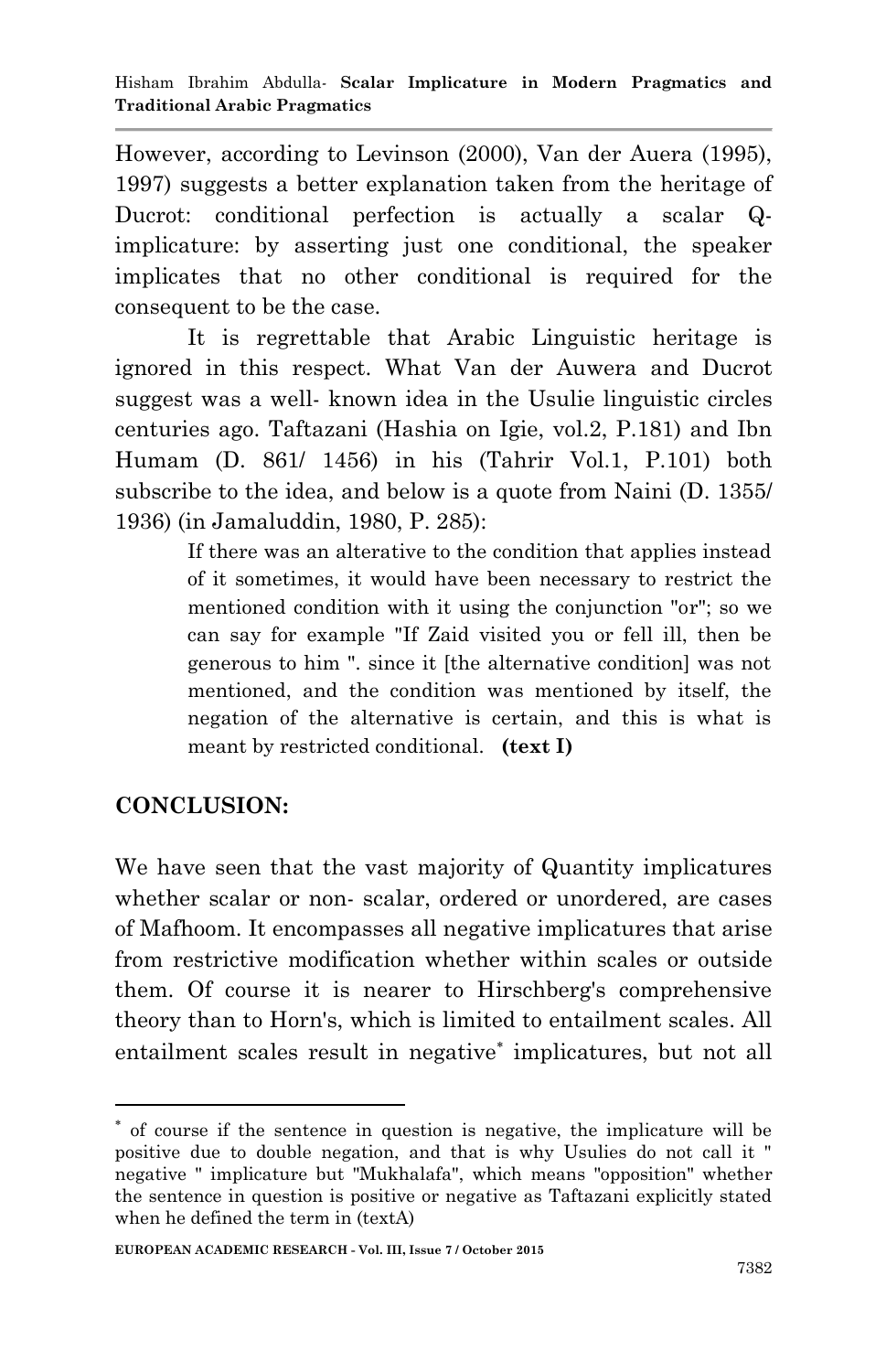negative or opposite implicatures are the result of entailment scales. They are the result of contrast sets, which may be pragmatic not semantic:

It is beyond the scope of this study to discuss and compare every aspect of the theories of Mafhoom and scalar implicature. We have selected aspects of the theories and have shown strong similarities between the two, especially the Hirschberg version. Both theories give rise to negative implicature. The inference in both is epistemically modified and this was the subject of debate among Usulies: whether it is that the speaker does not know that (p), or that he knows that not (p).

We have also looked in some detail at the implicature that arises from conditional constructions. We have noticed that Levinson and Atlas classify it under the rubric of I-implicature, whereas it tops the list of the types of Mafhoom(-), which is the Usulie equivalent of Q-implicature. Ducrot and Van der Auwera followed the example of Usulies in that particular aspect, whether they were well – informed about Usulie linguistics is a question for future research to answer.

# **ARABIC REFERENCES:**

- Amidi, Sayfuddin (1983) **Al-Ihkam**. Al-Ilmiya Press, Beirut.
- Ghazzali, Abu- Hamid (1904) **Al-Mustasfa**. Ameeria Press,Bulaq.
- Ibn Humam, Kamaluddin (undated) **Al- Tahrir**. Beirut: Dar al Kutub Al- Ilmia
- Jamaluddin, Mustafa (1980) **Al- Bahth Al- Nahwi indal Usuliyeen.** Baghdad: Al- Rasheed Press.
- Shawkani, muhamed Ali (1937) **Irshad Al- Fuhul.** Egypt: Halabi Press.
- Taftazani, Sa'adudin (1899) **Hashia on Igie's Gloss.** Bulaq: Ameeria Press.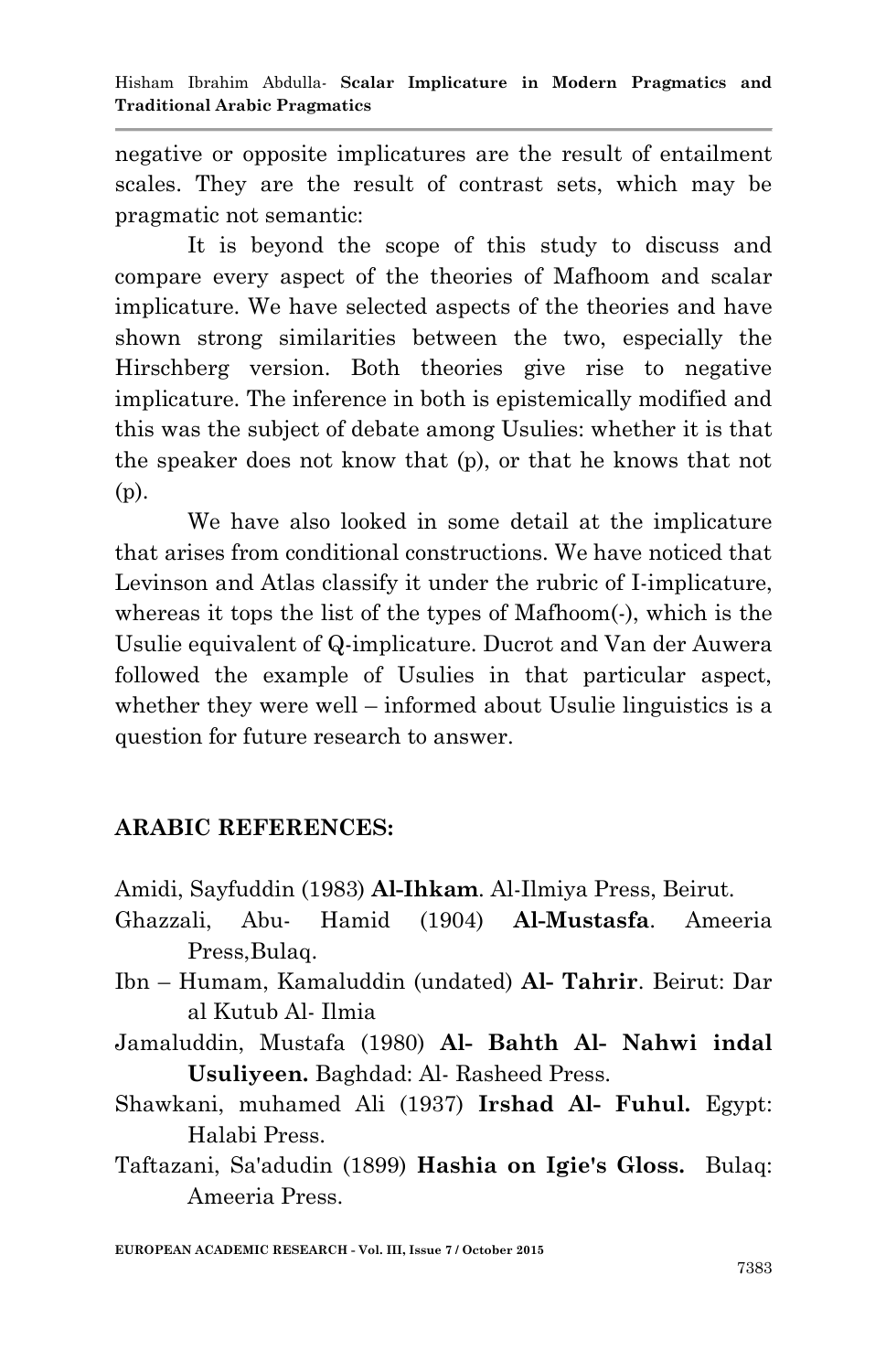#### **ENGLISH REFERENCES:**

- Atlas, J. and Levinson S. 1981**.** *It***-clefts, informativeness, and logical form**. In Cole, P. 1981. Radical pragmatics. New York: Academic Press
- Carston,R. 1988. **Implicature, expliature and truththeoretic semantics**. In R. Kempson (ed.), Mental representations. Cambridge, Cambridge Universty Press.
- Carston,R. 1997 **Informativeness, relevance and scalar implicature**. In R.Carston and s. Uuchida (eds.) Relevance theory: application and implications.
- Grice, H.P. (1975) **Logic and Conversation**. In Cole and Morgan (1975).
- Hirschberg, J. (1985)(1991) **A theory of scalar implicature**. New York: Garland.
- Horn, L.R. (1972) **On the Semantic Properties of the Logical Operators in English**. Indiana University Linguistics Club.
- Horn, L.R. 1978. **Some aspects of negation**. In J.H. Greenberg (ed.) Universals of Human Language, vol. 4: Syntax. Stanford: Stanford University Press.
- Horn, L.R. 1989**. A natural history of negation**. Chicago: University of Chicago Press.
- Leech, J.N. (1983) **Principles of Pragmatics**. Longman, England.
- Levinson, S.C. (1983) **Prgmatics**. Cambridge: CUP.
- Levinson, S.C. (1987) **Minimization and Conversational Inference**. In Verschueren and Papi (eds.) (1987).
- Levinson, S.C. 2000. **Presumptive meanings**. Cambridge, MA: MIT Press.
- Schmerling, S. 1970. **A note on negative polarity.** Unpublished ms. Champaign-Urbana
- Smith, N., and Wilson, D. (1979) **Modern Linguistics**. Harmondsworth: Penguin.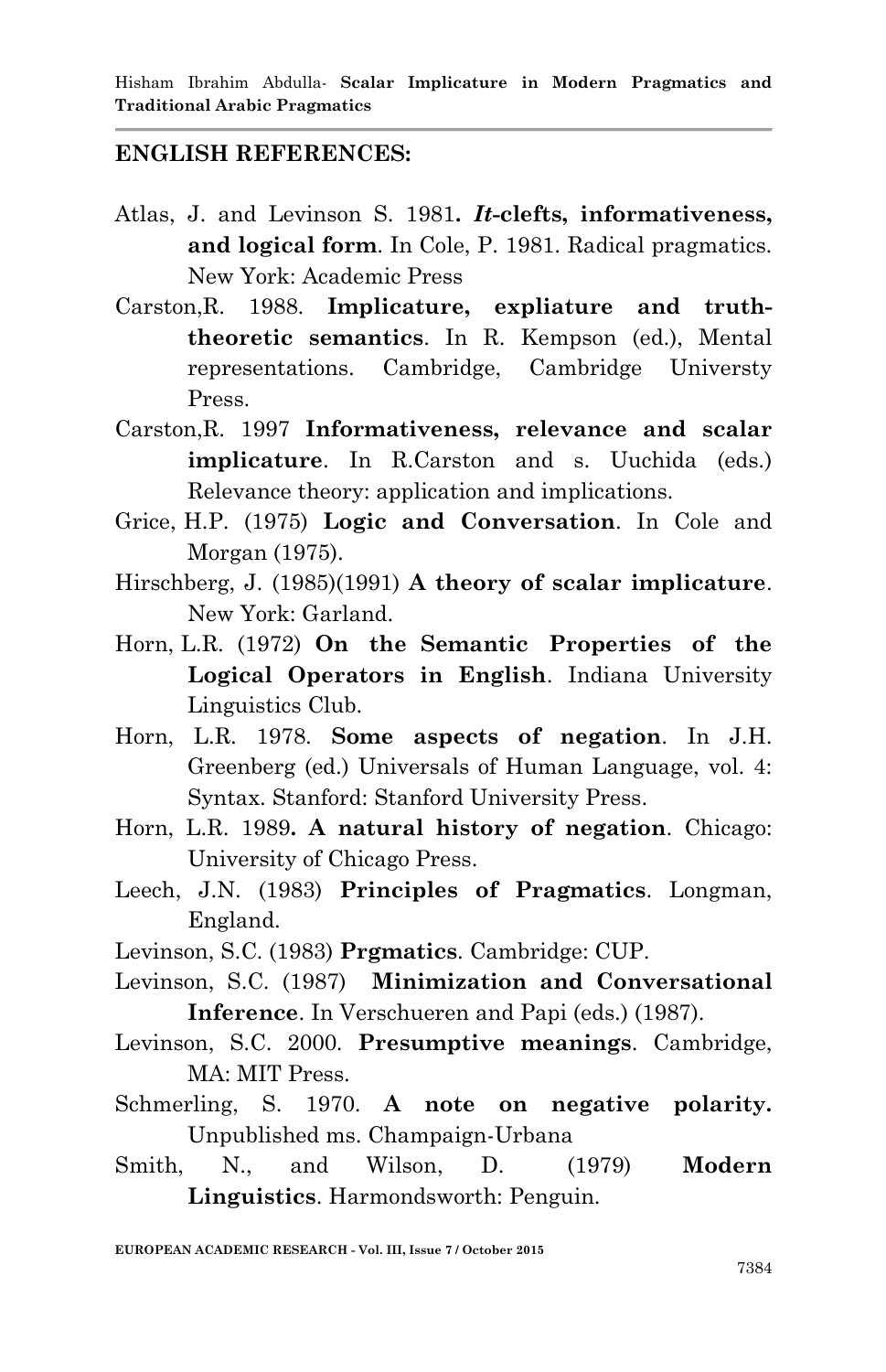- Sperber, D. and Wilson, D. (1986) **Relevance.** Blackwell, Oxford.
- Sperber, D. and Wilson, D. (1995) **Relevance.** Blackwell, Oxford.
- Van der Auwera, J. 1995. **Conditional perfection**. In A. Athanasiqdou and R. Dirven (eds.), On conditionals again. Amsterdam: Johan Benjamins.